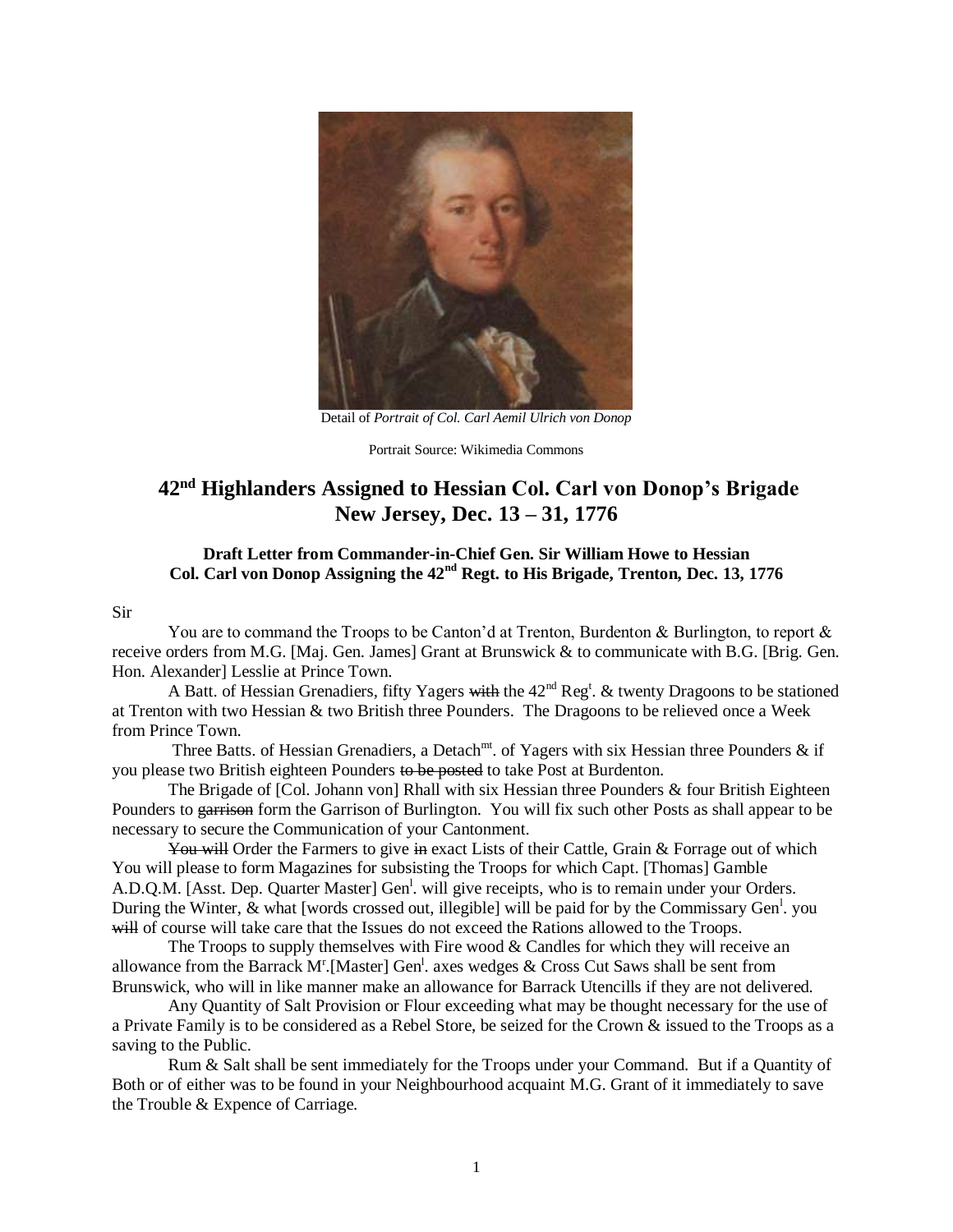Be so good as to reduce the number of your Officers Horses as much as you can  $\&$  and dismiss your as many of the Waggons belonging to the different Regts. as possible. You can secure waggons in the Country in case of a march, & can hire them occasionally when you have use for them, by giving Receipts for the number of Days they are employed for which the Farmers will be paid by the Q. Mr.  $Gen<sup>1</sup>$ .

Artillery in the Jersies

14 Six [six-pounders] 2 Howitzers

#### Distribution

| two 3s & two Sixes  | <b>Burlington</b>          |
|---------------------|----------------------------|
| two 3s              | Maidenhead                 |
| Four Sixes          | Princetown                 |
| Two 3s              | Kingstown                  |
| Six Sixes & 2 Hows. | <b>Brunswick</b>           |
| Two Sixes           | Millstone                  |
| Two 3s              | Newark – from $33rd$ Regt. |

Source: Unsigned, undated draft, c-December, 1776 in the *James Grant Papers of Ballindalloch Castle,* Scotland; Library of Congress Microcopy, Reel 36, Army Career Series, Correspondence, Miscellany, 1776. Transcribed by Todd Braisted. The letter was also published in *The Battles of Trenton and Princeton*, William S. Stryker, Houghton, Mifflin and Company, Boston, 1898, pp. 316-317.

#### **General Order Congratulating Lt. Gen. Charles, Earl Cornwallis and His Troops, Including the 42ndHighlanders, for the Successful Pursuit of the Rebel Army From Fort Lee to the Delaware River and Ordering the Regiments into Winter Quarters, New Jersey, Dec. 14, 1776**

# Head Quarters Dec. 14<sup>th</sup> 1776.

The Campaign having closed with the Pursuit of the Enemies' Army near, ninety Miles, by Lieut.-Gen. [Charles Earl] Cornwallis's Corps, much to the Honour of his Lordship and the Officers and Soldiers under his Command, The Approach of Winter putting a Stop to any further Progress, the Troops will immediately march into Quarters and hold themselves in Readiness to assemble on the shortest Notice.

The Commander-in-Chief calls upon the Commanding Officers of Corps to exert themselves in preserving the greatest Regularity and strictest Discipline in their respective Quarters, particularly attending to the Protection of the Inhabitants and their Property in their several Districts.

Source: "The Kemble Papers: Vol. I, 1773-1789 in *Collections of the New-York Historical Society for the Year 1883*, Publication Fund Series, Printed for the Society, New York, 1884, Google Books.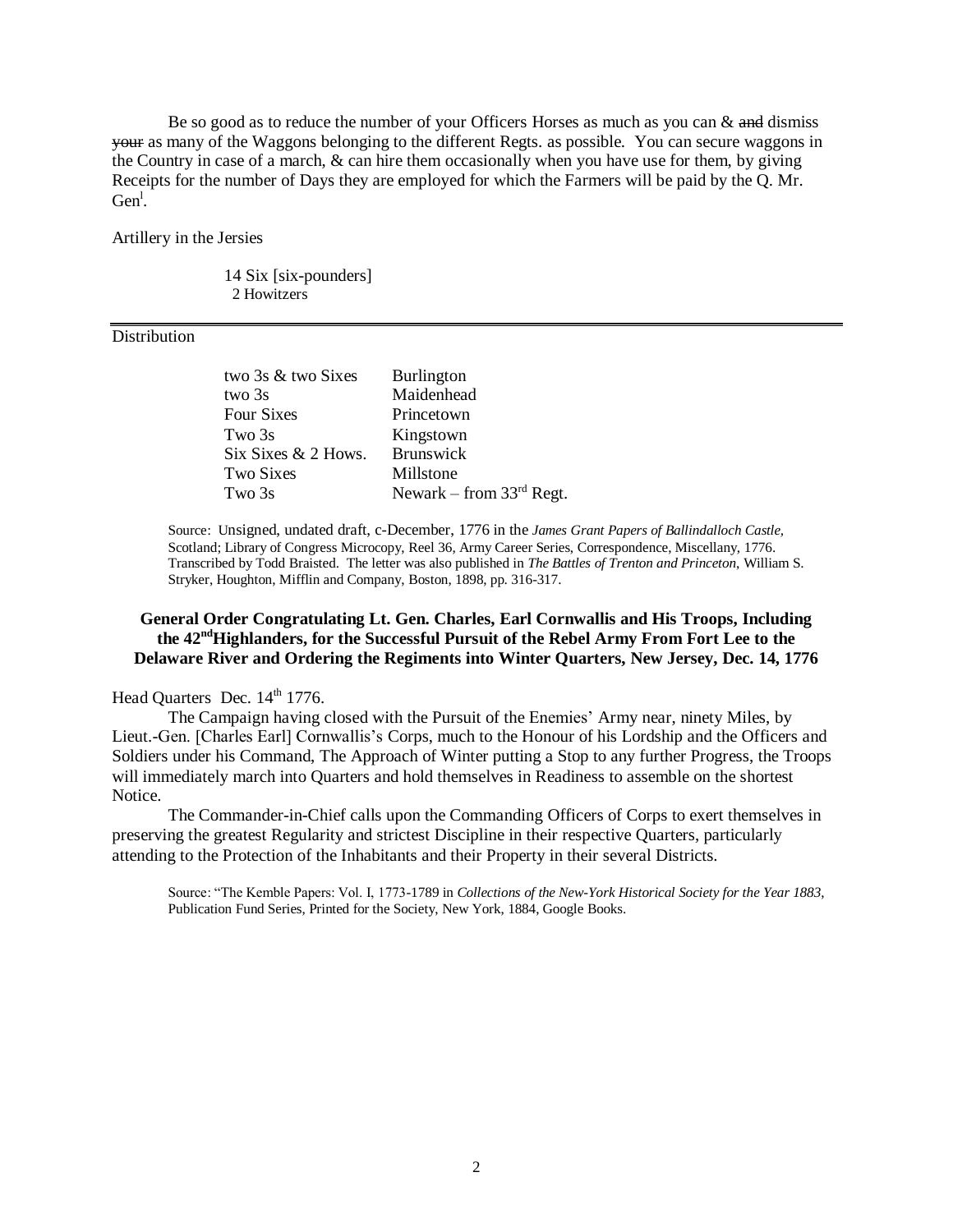

Detail from *"Plan of the operations of General Washington, against the Kings troops in New Jersey, from the 26th, of December, 1776, to the 3d. January 1777,"* by William Faden, 1777

Map Source and Note: Library of Congress, Geography and Map Div. Trenton is located about 7-8 miles north on the Delaware River.

# **Letter from Hessian Col. Carl von Donop to Brig. Gen. Hon. Alexander Leslie Reports 42nd Regt. Sent to Blackhorse (now Columbus), New Jersey, Dec. 14-16, 1776**

Bordentown  $16<sup>th</sup>$  day December 1776

#### $Sir:$   $-$

In accordance with the orders of His Excellency, the General-in-Chief I am instructed to communicate with you from time to time. You know without doubt already that I have been assigned to Trenton, Bordentown and Burlington for winter quarters, with that of [Hessian] Colonel [Johann] Rall and the  $42<sup>d</sup>$  British Regiment. On the  $14<sup>th</sup>$  inst. I commenced the march to this place leaving the brigade of Rall with twenty dragoons and fifty Yagers at Trenton. I made a post at Bordentown with the two batteries of von Linsingen and von Minnigerode, pushing the  $42<sup>d</sup>$  Regiment with the battalion of von Block on to Black Horse. I am waiting with impatience the arrival of the [Hessian] Grenadier Battalion Koehler which will bring with them six eighteen pounders, after which I will take possession of Burlington, where there are according to reports eight or ten [rebel cannon] gondolas. We will see what resistance they will make to our heavy artillery. Two boats had anchored on the river two miles above me. I have taken the two six pounders of the  $42<sup>d</sup>$  regiment and I was constructing two batteries to place them in when the boats hastily left their anchorage last evening. Some one informed me yesterday that a party of rebels were behind me pillaging the loyalists and not being able to pass Black Horse they marched to Mount Holly and Moorestown to join [Rebel] General [Israel] Putnam, who must be between Hopping's and Cooper's Creek with 3000 men. I sent out a detachment of 100 men who will push on to Mount Holly to find out the truth of all reports and to reconnoiter the country on that side. The bearer of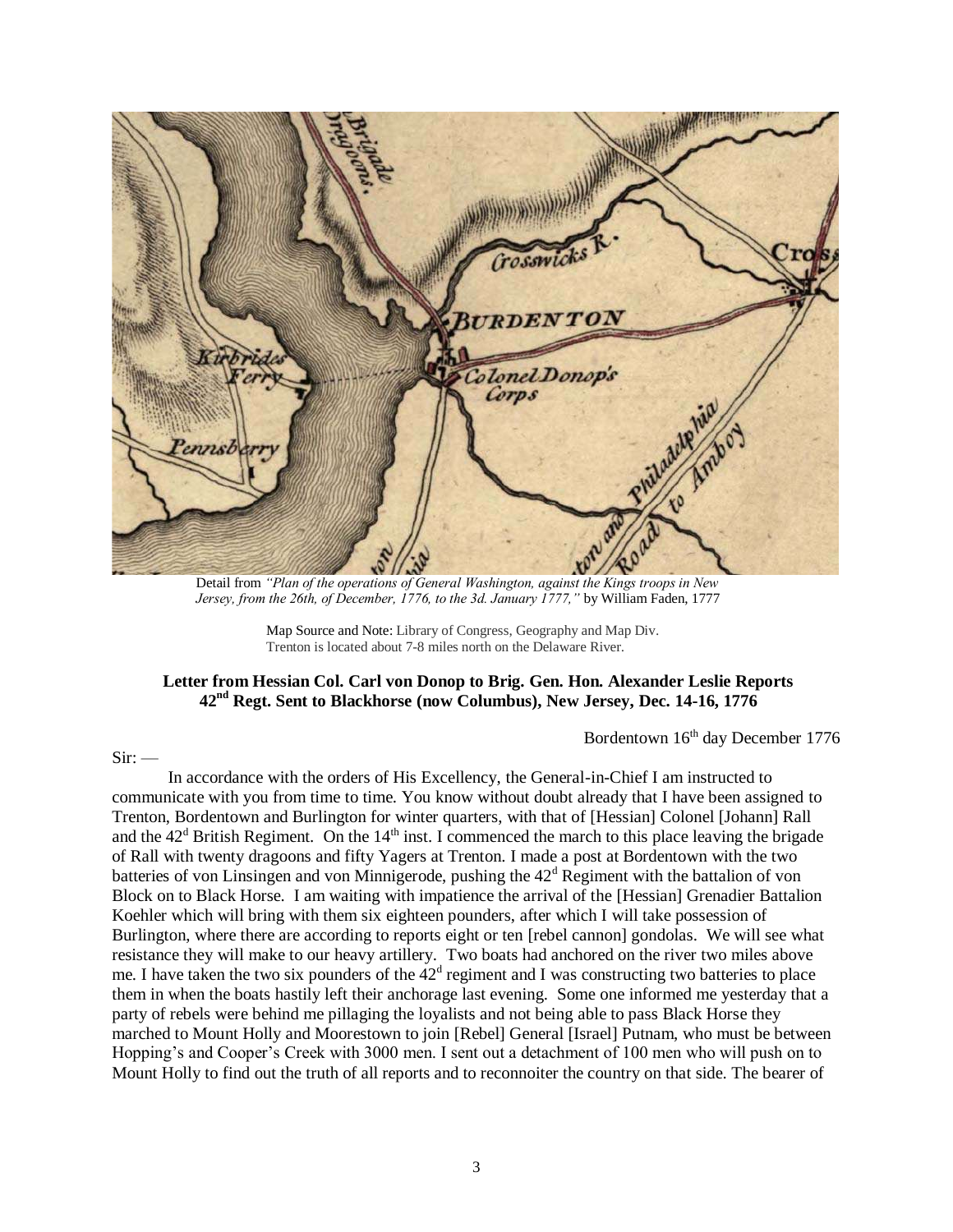this letter is one of my Quarter Masters whom I send to New York with some wagons and to get money and clothing for my men. I beg you, Sir, to furnish an escort to New Brunswick. I have the honor to be, Sir, Yours etc.

Donop

To General Leslie, Princeton.

P. S. The patrol above mentioned has just returned not having seen anything of the enemy. Near the bridge between Mount Holly and Moorestown they found a quantity of cannon ball, iron etc., which they threw into the water. According to the opinion of the inhabitants, General Putnam must be at Cooper's Creek with 4000 men and must be busy in transporting stores. You know better than I if the news is true that Washington has crossed the Delaware at Vessel's Ferry- with a large corps to join the corps of Lee.

Source: *The Battles of Trenton and Princeton*, by William S. Stryker, Houghton, Mifflin and Company, Boston, 1898, pp. 318-319.



Portrait of Lt. Gen. Johann Ewald, Danish Army, 1835, C. A. Jensen, after a drawing by H. J. Aldenrath

Picture Source: Wikimedia Commons

## **Hessian Jäger Capt. Johann Ewald's Account of British Quarters near Bordentown, New Jersey, Dec. 14 and 19, 1776**

... on the  $14<sup>th</sup>$ ... [Hessian] Colonel [Carl von] Donop took up his quarters in Bordentown together with the Grenadier Battalion Minnigerode. The Battalion von Linsing was billeted on the plantation along the road from Bordentown to Crosswicks. [Lt.] Colonel [Thomas] Stirling occupied Black Horse with the  $42<sup>d</sup>$  Scottish regiment and the hessian grenadier Battalion Block, which covered the left flank of the army...

[Lt. Gen. Charles] Lord Cornwallis took up his quarters at Brunswick with his brigade, the [Maj. Gen. James] Grant Brigade, and the  $[1<sup>st</sup>$  and  $2<sup>nd</sup>$  Bns.] English grenadiers. [Brig.] General [Alexander] Leslie with his brigade received quarters at Princetown, the  $[1<sup>st</sup>$  and  $2<sup>nd</sup>$  Bns.] light infantry occupied Maidenhead and Kingston, and the regiment of dragoons was distributed in and around Princetown.

On the  $19<sup>th</sup>$  Colonel Donop ordered me to accompany him to Black Horse to inspect the cordon of the left wing. The colonel took along Captain [Friedrich Henrich] Lorey with twelve mounted jägers, and officer and thirty Scots, and Colonel Stirling to reconnoiter the area of Mount Holly. We arrived at the village unhindered, where we obtained information that [Rebel] Colonel [Samuel] Griffin with two thousand men was stationed at Eayrestown [Ayrstown], seven miles from Mount Holly. At eight o'clock in the evening we arrived back at Bordentown.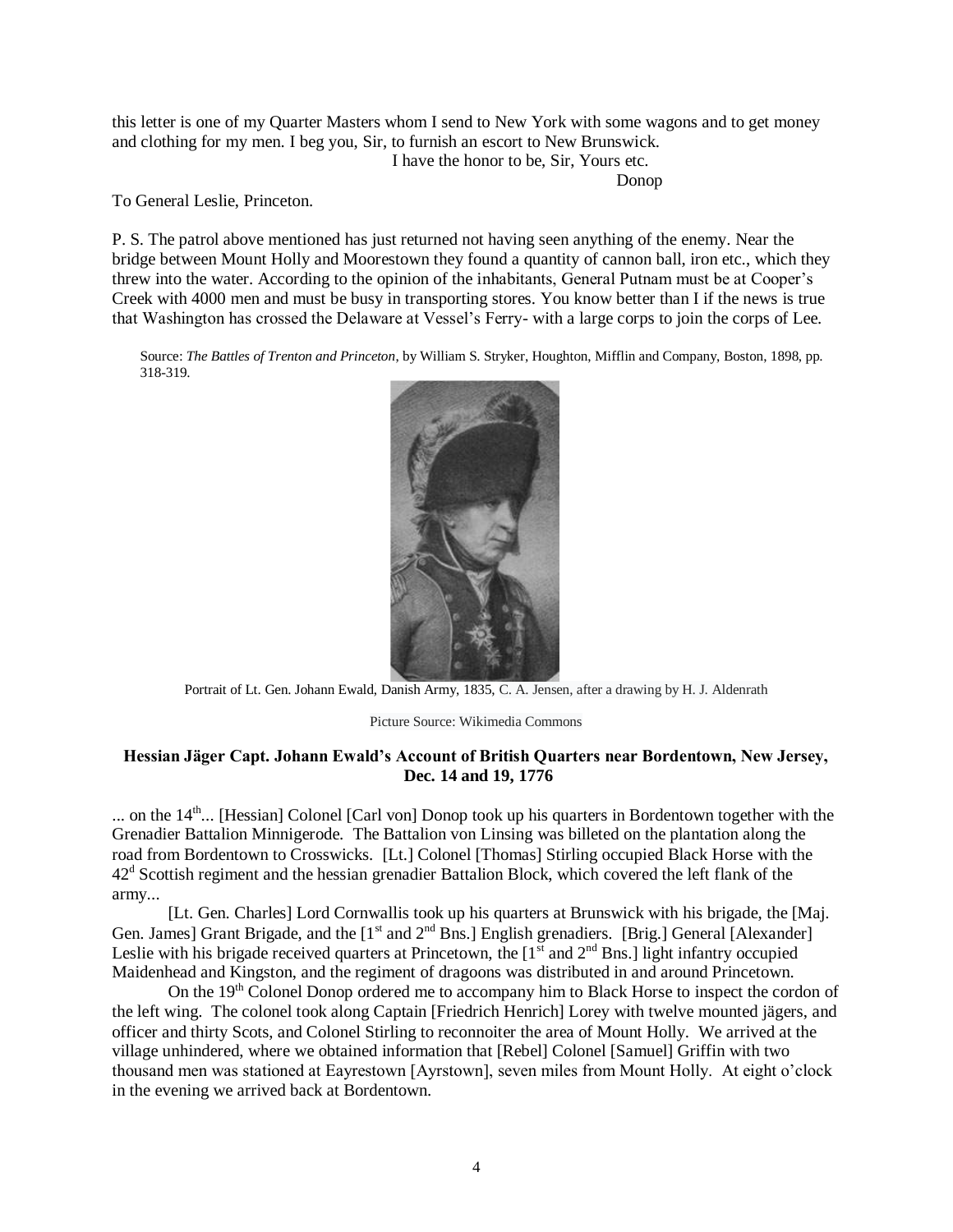Source and Note: *Diary of the American War, A Hessian Journal, Captain Johann Ewald, Field Jäger Corps*, Trans. and Ed. Justin P. Tustin, Yale Univ. Press, New Haven, 1979, pp. 31-34. The 3<sup>rd</sup> Brit. Gren. Bn. with the 42<sup>nd</sup> Gren. Co. was on the Rhode Island expedition.

# **Journal of Lt. Henry Stirke (10th Lt. Inf. Co.) Records the 1st Lt. Infantry Battalion, Including Capt. Hon. George Mackenzie's 42nd Lt. Inf. Co., Taking up Winter Quarters, Pennington and Princeton, New Jersey, Dec. 14 – 15, 1776**

- 14<sup>th</sup> We march'd to Pennytown. All the army now in motion, going into Winter Quarters...
- 15<sup>th</sup> The 1<sup>st</sup> and 2<sup>d</sup> Battalions of Light Infantry, arriv'd at Prince Town; appointed for their Winter Quarters....

Source and Note: "A British Officer's Revolutionary War Journal, 1776 – 1778," Ed. S. Sydney Bradford in *Maryland Historical Magazine*, Vol. 56, No. 2, Baltimore, June 1961, p. 166. Capt. Charles Graham's 42nd Grenadier Company was still in Rhode Island at this time.



Black Horse, 1778, by John Hills

Map Source: *Sketch of Haddonfield, March 1778. Sketch of the roads from Pennyhill to Black Horse through Mount Holly,* Lib. of Congress, Geography and Map Div.

# **Memorial to Lt. Col. Thomas Stirling, 42nd Regt., Describing Attachment to Hessian Col. Carl von Donop's Brigade and March to Black Horse (now Columbus), New Jersey, dated approximately Dec. 16, 1776**

Memorial

 $L^t$  Col: Stirling  $42^d$  Reg<sup>t</sup> ...

the  $16<sup>th</sup>$  Dec<sup>r</sup> they marched to Black Horse w<sup>t</sup> [Hessian Grenadier] Batt<sup>n</sup> Block an open valley five mile f<sup>m</sup> Bordenton 7 from Burlington and 8 from Mount Holly which lyes on Rancokas Creek 7 Miles up  $f<sup>m</sup>$  where it falls in to Delaware here we were to remain untill 4 Iron 18 p<sup>rs</sup> were to be brought up f<sup>m</sup> South Amboy w<sup>t</sup> [with] which a battery was to be formed at Burlington to beat off 13 row Galleys  $w<sup>t</sup>$  on 24 p<sup>r</sup> in each which lay in Delaware opposite to the town which lyes upon a Dead flat & was formerly surrounded by the tide but two banks being thrown up keeps it out…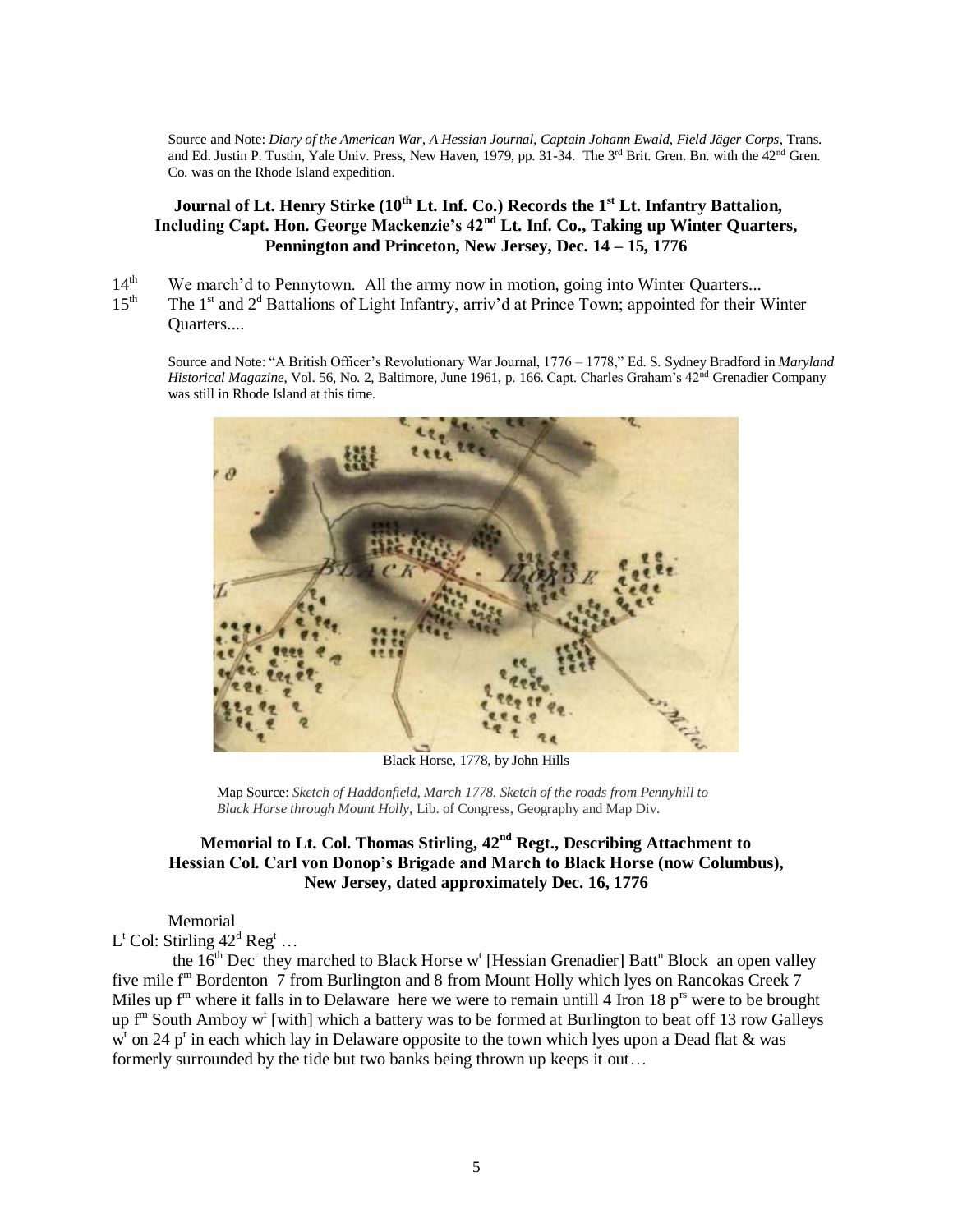Source: "*Short account of the movements and engagements of the two battalions of the 42nd from 22nd August to 16th December 1776"* BWRA 0398 Stirling Papers /5, Archives, Regimental Headquarters, The Black Watch (Royal Highland Regiment) Balhousie Castle.

## **Excerpt of Report from Col. Carl von Donop to Maj. Gen. James Grant that the 42nd Regt. and a Battalion of Hessian Grenadiers were Ordered to Black Horse (now Columbus), New Jersey, Dec. 16, 1776**

Bordentown,  $16<sup>th</sup>$  of Dec. 1776.

Sir:

Hearing that the heavy artillery is coming I have posted myself here with the [Hessian] battalions von Linsingen and von Minnigerode, having ordered the  $42<sup>d</sup>$  Regiment and the von Block [Hessian Grenadier] Battalion to Black Horse and its neighborhood. From there the chasseurs will make a patrol to Mount Holly and Burlington. It will soon appear what resistance these marauders will make when the six heavy pieces of artillery are discharged at them, for they will destroy all before them. For this purpose I have had the [42<sup>nd</sup>] regiment of [Lt.] Colonel [Thomas] Sterling and the battalion von Block to make eight hundred fascines and I will send them along with the artillery so that I can construct a battery in one night. Two vessels have gone up above me and have anchored a little less than two miles above here. I am now engaged in making two batteries here from which to attack them. For this work I have taken the two six pounders of Lieutenant Colonel Sterling's regiment until two eighteen pounders arrive to take their place. People have warned me that there is a rebel party of 300 mounted men wandering around here and pillaging the Tories and, because they cannot pass Black Horse, they will return by Mount Holly and Moorestown, passing between Hoppin's and Cooper's Creeks where [rebel Maj.] General [Israel] Putnam is said to have placed an effective force of 3000 men. I will detach today to oppose them 200 men with a few horse which will push toward Mount Holly and get the exact truth of this report. They will reconnoitre the country on this side. I am not very well and but for that I would go myself... And to believe me, with much esteem, Sir,

> Your most humble and most ob't ser't, C. Donop.

P. S. As the houses here are built very poorly and as the greater part of the inhabitants have carried away their beds it will be necessary for the men to lie on straw beds upon the ground, otherwise they will perish with the cold.

Source: *The Battles of Trenton and Princeton*, by William S. Stryker, Houghton, Mifflin and Company, Boston, 1898, pp. 320-321.

#### **Letter from Hessian Col. Carl von Donop to Maj. Gen. James Grant Reporting the Situation in His Brigade Area, Bordentown, Dec. 18, 1776**

#### Sir: Bordentown, December 18, 1776.

I have this moment received your letter of the  $17<sup>th</sup>$  instant. Since I had the honour to advise you that there were 4000 of the enemy at Cooper's Creek the best report I can obtain reduces the number to 500. I do not care to take the trouble to march with all my force for these gentlemen will not wait for me. I believe however that it would be a good thing to establish a post at Mount Holly and to push on from there, and place a guard at the bridge between that place and Moorestown. From thence we could send out patrols to Rancocas Creek and then with troops around Busseltown. I could send patrols to Burlington. You will see by the map which I send you that I will then be able to get information of the enemy on both my flanks and at the same time deprive them of the plan of making a descent from Rancocas Creek. There is another report concerning the rebels which I get from Mr. Smith, and a messenger just from the General-in-Chief reports the same thing from Philadelphia. This man informs me that they are hard at work fortifying the city but a man residing there has assured me that from the way they are doing it the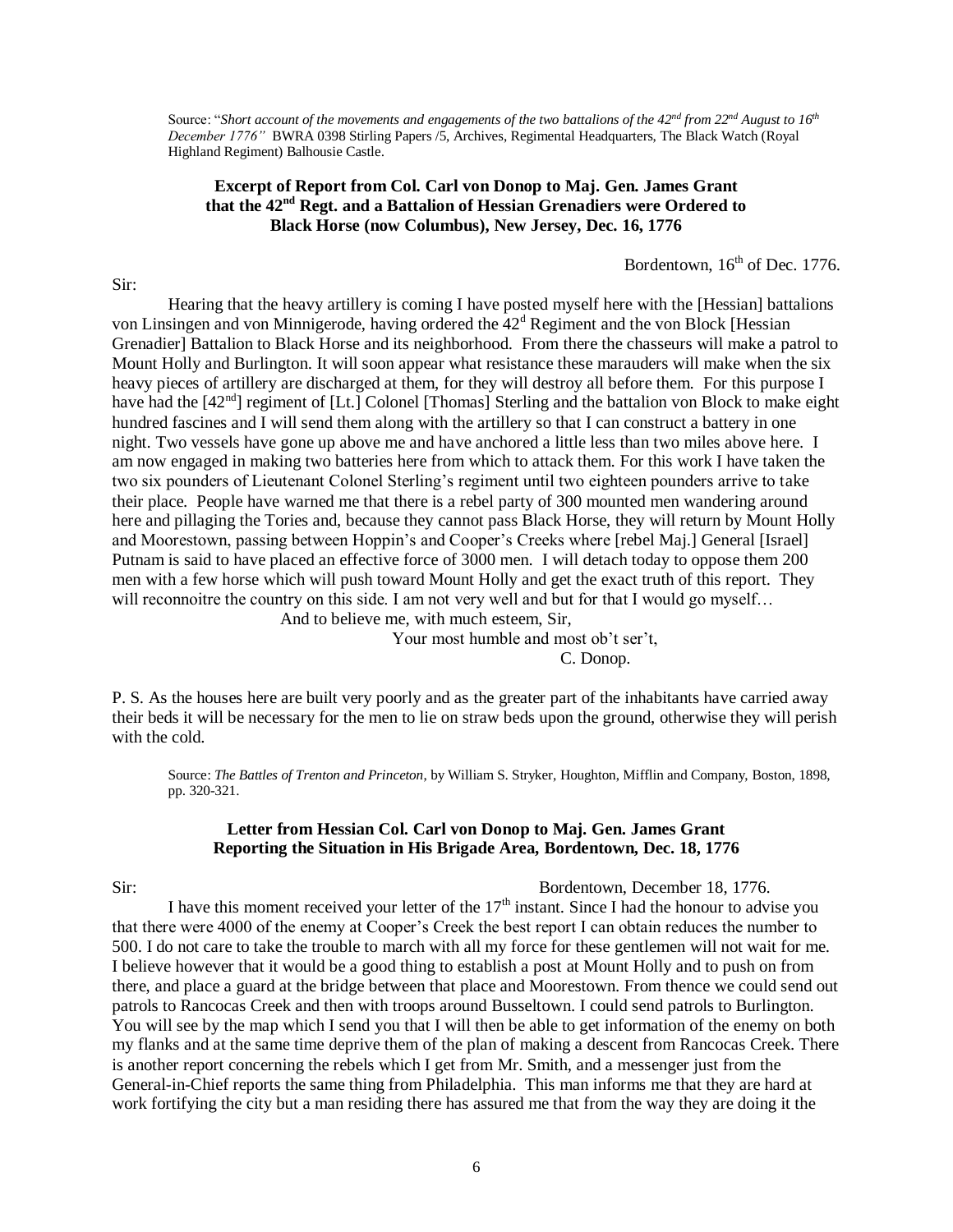work will not be finished in two years. Yesterday he passed Cooper's Creek where there are two battalions, one of which was marching toward Haddonfield and the other stationed there had destroyed the bridge over the creek. At this place on the  $16<sup>th</sup>$  instant Captain [Friedrich Heinrich von] Loray of my [Jäger] chasseurs claims to have thrown into the water a quantity of cannon balls. There is more news from [Lt.] Colonel [Thomas] Sterling [42nd Regt.] which reached me yesterday. I have also the honor to send you a letter which I took from Captain Henry a rebel officer. Lieutenant Delahunty is quartered in a house in the country two miles from here because his wife is sick. I cannot tell you then, my General, what he has been able to find out but as he will pass here to-morrow I will find out everything. I have just sent back the above mentioned rebel officer, he assuring me that he will leave the army as soon as we get in possession of Philadelphia and not serve again with the troops of Pennsylvania. I believe you have judged correctly of the movements of the enemy at Vessel's Ferry, but the six dragoons, of whom five have returned met 100 rebels, who while retreating fired rapidly on them, killed a horse, and wounded a dragoon. [Hessian] Colonel [Johann] Rall expects to make a search for them today with a detachment of yagers and dragoons. You will oblige me, my General, to give me from time to time some of the information you receive.

I have the honor to be. Sir, Your obt. ser't.

Donop

N. B. The messenger who brought me the news from Philadelphia, which I had the honor to send you has told me that he was sent by order of General [Sir William] Howe to take a letter to a resident of Philadelphia. This resident had requested him to receive his reply by word of mouth, that he would do everything in his power to organize a fleet of war vessels in the Delaware river. The messenger also states that he had been promised a gratuitous gift of a commission. I desire to know from you how much ought to be given him. Also, you will oblige me, General, to let me know if I may send some men into the country to give me the news of the enemy and if I will be repaid the money which I will be obliged to give them. There are two of them on their way to Cooper's Creek and Gloucester from whom I expect news today or tomorrow.

Source: *The Battles of Trenton and Princeton*, by William S. Stryker, Houghton, Mifflin and Company, Boston, 1898, pp. 324-326.



Detail of Mezzotint of Gen. Sir William Howe, Nov. 1777, by Richard Purcell

Picture Source: Wikimedia Commons, from the *Anne S. K. Brown Military History Collection*, Brown Univ.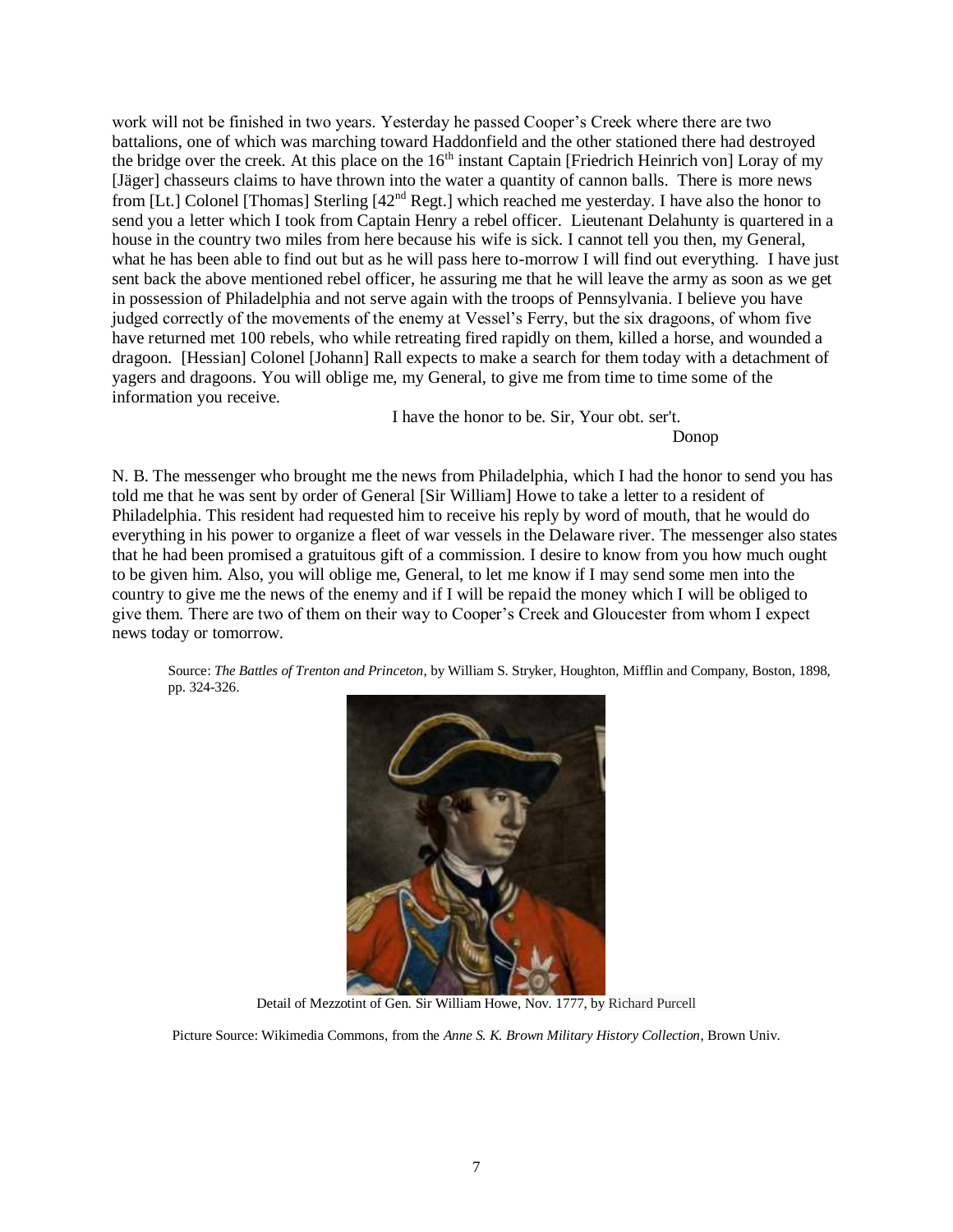# **Excerpt of a Letter No. 36 from Gen. Sir William Howe, Commander-in-Chief, North America, to Lord George Germain, Secretary of State for the American Department, Reporting the Exchange of 42nd Regt. Officers, Dec. 18, 1776**

36 New York 18th Decem<sup>r</sup> 1776

 $\overline{\mathrm{N}^{\mathrm{o}}}$ My Lord…

The Exchange of Prisoners by Agreement with  $M<sup>r</sup>$  [George] Washington, has not been so generally complied with, as I had reason to expect. But the Officers and Men of the  $7<sup>th</sup>$  &  $26<sup>th</sup>$  Reg<sup>ts</sup> are mostly returned, and several of those of the  $42^d$  [Capt. John Smith and Lt. Robert Franklin] &  $71^s$ , Lieutenant Colonel [Archibald] Campbell with most of the Officers and Men taken with him are still detained, which may make it necessary for me to send an Officer purposely to remonstrate upon the Injustice of this Delay.

> I have the Honor to be Your Lordship's most faithful, and most Obedient Servant

Right Honb<sup>le</sup> Lord George Germain W. Howe  $\&c \& c$   $\&c$ 

> Source and Note: *Records of the British Colonial Office Class 5, Part 5: The American Revolution, 1772-1784*, Ed. Randolph Boehm, University Publications Inc., Frederick, MD, 1972, pp. 14-15 from TNA, *Colonial Office, Sec. of State, Military Dispatches, 1776-1777* at CO 5/94. Capt. Smith and Lt. Franklin were captured sailing to America on the transport *Oxford*.

# **Excerpts of Letter No. 38 (Separate) from Gen. Sir William Howe, Commander-in-Chief, North America, to Lord George Germain, Secretary of State for the American Department, Describing Plans for the 1777 Campaign, Dec. 20, 1776**

New York 20 December, 1776 My Lord, in my separate letter by the [16-gun sloop *HMS*] Tamar*,* No. 32 I Mentioned my ideas for the several operations in the course of the ensuing campaign and proposed a defensive Corps in Jersey for the early part of the year; but the opinions of people being much changed in Pennsylvania and their minds in general from the late progress of the Army disposed to peace, in which sentiment they would be confirmed by our getting possession of Philadelphia, I am from this consideration fully persuaded the principal Army should act offensively on that side where the Enemy's chief strength will certainly be

collected.

By this change the offensive plan towards Boston must be deferred, until the proposed reinforcements arrive from Europe, that there may be a Corps to act defensively upon the lower part of Hudson's River to cover Jersey on that side as well as to facilitate in some degree the approach of the Army from Canada.

The arrangement I would humbly propose for the execution of this plan is that only 2000 Men should remain at Rhode Island with a proper number of ships, 4000 Men on York Island and posts adjacent, and 3000 on Hudson's River; which will leave about 10,000 Men for Pennsylvania, concluding on a rough computation that the extent of our strength at the opening of the campaign will not exceed 19,000 Men.

But as these operations, perhaps of the last importance to the nation, may depend upon the exigencies of the moment, I request your Lordship to point out any general plans that may be thought most advisable both with respect to the present strength of the Army and on the event of reinforcements, remarking the periods of time in which these troops may be expected…

[Rebel Maj.] General [Charles] Lee, being considered in the light of a deserter, is kept a close prisoner but I do not bring him to trial as a doubt has arose whether by a public resignation of his half-pay prior to his entry into the rebel Army he is still amenable to the military law as a deserter, upon which point I shall wait for information; and if the decision should be for trial upon this ground, I beg to have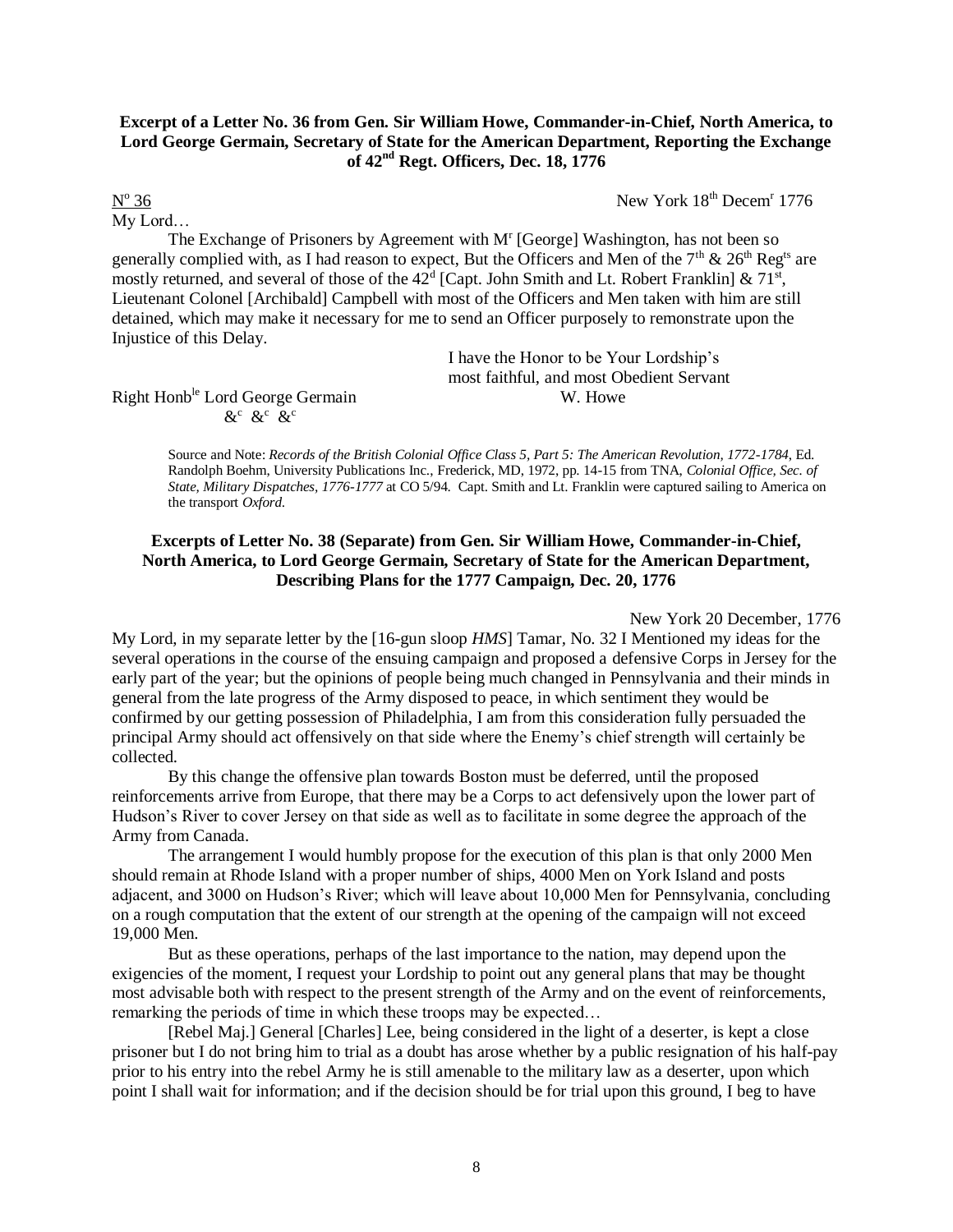the judges' opinions to lay before the court. Deserters are excluded in my agreement with the Enemy for the exchange of prisoners. ..

*Signed.* 

Source: *Documents of the American Revolution, Vol. XII, Transcripts 1776*, pp. 268-269 from TNA, *Colonial Office: Sec. of State, Military Dispatches* at CO5/94, f. 20.

## **Extract of Letter from Commander-in-Chief Gen. Sir William Howe to Maj. Gen. James Grant, Reporting on the Overall Army Situation, New York, Dec. 20, 1776**

N. York Dec<sup>r</sup>. 20<sup>th</sup>

friday

Thanks to you my Dear General for y<sup>r</sup>. letter, Reports & papers of yesterday, rec<sup>d</sup>. here this morning.

The Grend<sup>r</sup>. Hess<sup>n</sup>. batt<sup>n</sup>. would have embarked this morning had not  $y^e$  badness of weather prevented it, but I hope they may proceed with  $y^e$  Cannon tomorrow to Amboy & here they will remain for your orders for y<sup>e</sup> disembarkation at S. Amboy when you hear [Col. Carl von] Donop is ready to meet them, which should [rebel Gen. Israel] Putnam be on this side  $y<sup>e</sup>$  Delaware, may be a necessary precaution for their safe arrival at Burlington. I wish Donop may march against Putnam, being confident he would rout him if he could catch him.

I much approve of [Lt. Col. Charles] Mawhoods situation  $\&$  y<sup>e</sup> 40<sup>th</sup>  $\&$  as soon as you can get a Provincial Corps of sufficient strength, you will place them at Boundbrook, or in y<sup>e</sup> neighbourhood of it as you may judge most expedient.

I imagine y<sup>e</sup> reason you have not heard of [Brig. Gen. Hon. Alexander] Leslie is, that I hear he fell in with a Party of Rebels,  $y^e$  Day I left you, between Wethersfield & Springfield; That he had 4 or 5 men wounded  $& y^e$  Rebels lost considerably in proportion.

Waiting for men, he did not march from his post on  $y<sup>e</sup>$  Amboy road, until noon. I found him there & hurried him off.

 Rum, Salt &c. has been sent to Amboy some days past by [Lt. Col. and D.Q.M.G.William] Shirreffs report to me.

The utmost saving in  $y^e$  article of waggons must be made,  $\&$  as you have very properly directed, there should be none kept in  $y^e$  Cantonments where they may be readily got in case of a sudden march, nor should there be more than is absolutely necessary in  $y^e$  Q. M. Gs. case,  $y^e$  Provincial waggons being sufficient. I should hope for  $y^e$  removal of Stores & provisions from Quarter to Quarter. Clark shall be sent to you immediately & you will give him such directions as you think proper respecting his train &c. I have ordered all y<sup>e</sup> horses to be sent to you in his department  $\&$  any of y<sup>e</sup> waggons more in proportion to y<sup>e</sup> horses.

 The Implements for wood cutting are sent & you will be so good to order ye strictest care to be taken of them,  $\&$  that the reg<sup>ts</sup>.  $\&$  Corps will be charged with what is not returned when called for...

Adieu my D<sup>r</sup>. Gen<sup>1</sup>.

Ever Yrs .

*W Howe*

So Cold I can hardly hold y<sup>e</sup> pen.

M.G. Grant

Source: *James Grant Papers of Ballindalloch Castle, Scotland;* Library of Congress Microcopy, Reel 36, Army Career Series, Correspondence, December, 1776. Transcribed by Todd Braisted.

## **Extract of Letter from Rebel Financier Robert Morris to Silas Deane, Reporting that the Advancement of the 42nd Regt. and Hessians has Forced Congress to Move to Baltimore; Philadelphia, Dec. 20, 1776**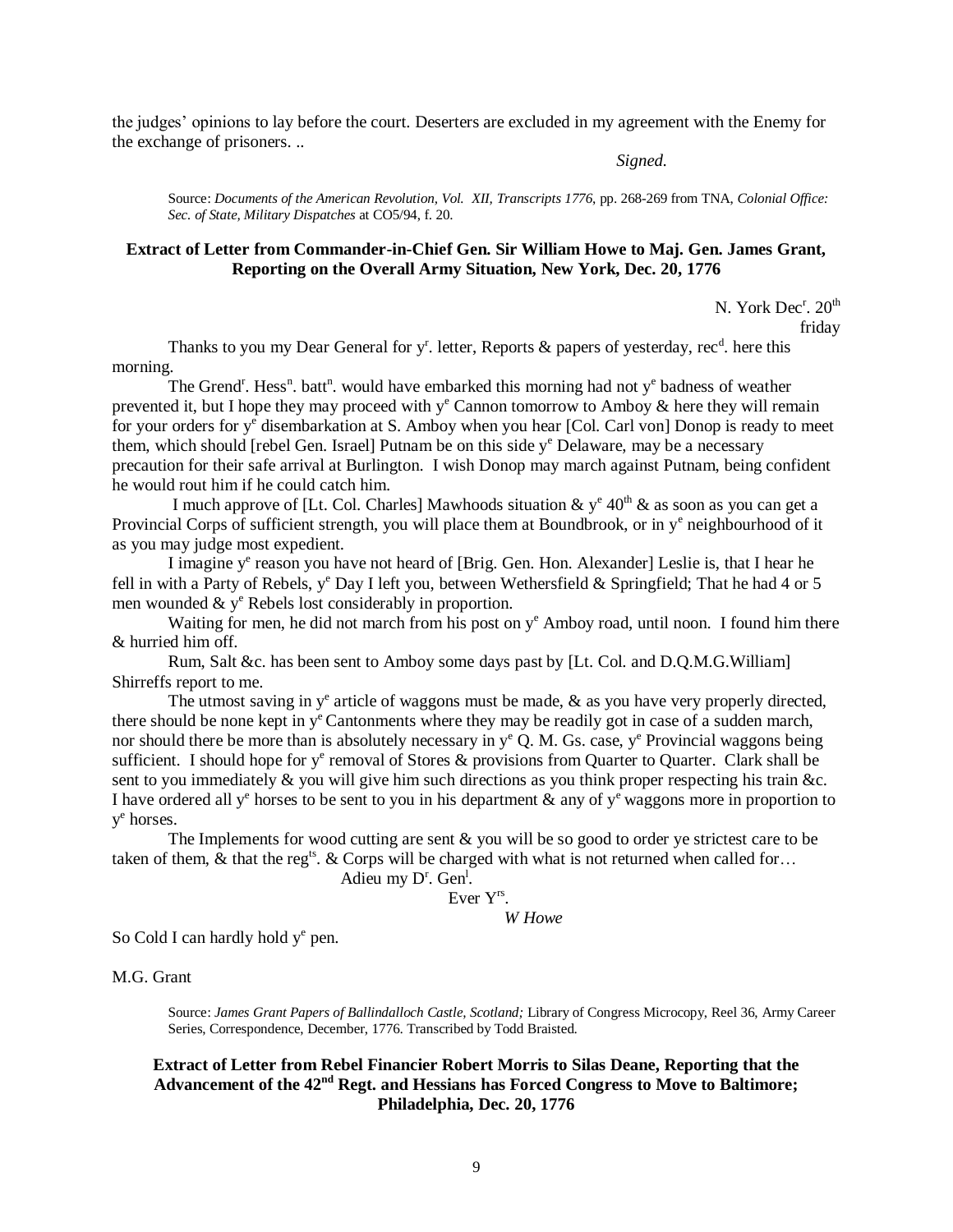## Dear Sir Philadelphia, Decemb<sup>r</sup> 20<sup>th</sup> 1776

It is with a heavy heart I sit down to write to you, as the late unfortunate turn of American Affairs, leaves no room for joy in the mind of any true friend of our Country. – I am now the only member of Congress left in this City...

In this perplexing situation of things Congress were informed this day sev'- night [a week ago] that an advanced Party of Hessians & Highlanders had taken Possession of Burlington; that they were pushing for Coopers Ferry (opposite this City) & that they had the means of Crossing it: There were no Troops to oppose them, our whole force both by Land & water, being above; it was therefore deemed unsafe for Congress to remain here, and it was absolutely necessary that they should be in a place of Safety where they could deliberate freely & without interruption : they therefore last Saturday adjourned to Baltimore, where they are now sitting...

#### $Rob<sup>t</sup> Morris$

Source and Note: Stevens, ed. *Facsimilies*, No. 1397 in *Naval Documents of the American Revolution*, Vol. Vol. 7, pp. 529-533. Morris is incorrect in that the  $42<sup>nd</sup>$  Regt. did not occupy Burlington due to the expected exposure to the rebel row gallies.



Maj. Gen. James Grant of Ballindalloch

Portrait Source: Wikipedia

## **Excerpt of Letter from Maj. Gen. James Grant to Hessian Col. Carl von Donop Regarding Uncertain Schedule for Shipment of 18-pounder Cannon, Brunswick, Dec. 21, 1776.**

Brunswick Dec.  $21<sup>st</sup> 1776$ .

Sir…

I have not heard from the General so can say nothing about your 18 pounders which I am as anxious about as you can be.

[Lt.] Colonel [Thomas] Sterling  $[42<sup>nd</sup>$  Regt.] not less so, in order to get into Quarters...

I have the honour to be with much esteem, Sir,

Your most obed't & most h'ble servant James Grant.

Source: *The Battles of Trenton and Princeton*, by William S. Stryker, Houghton, Mifflin and Company, Boston, 1898, pp. 329-330.

**Report from Col. Carl von Donop to Hessian Commander Lt. Gen. Wilhelm von Knyphausen, on Rebel Attack on 42nd Highlanders' Guard Post, Rancocas (also Petticoat) Bridge, New Jersey,**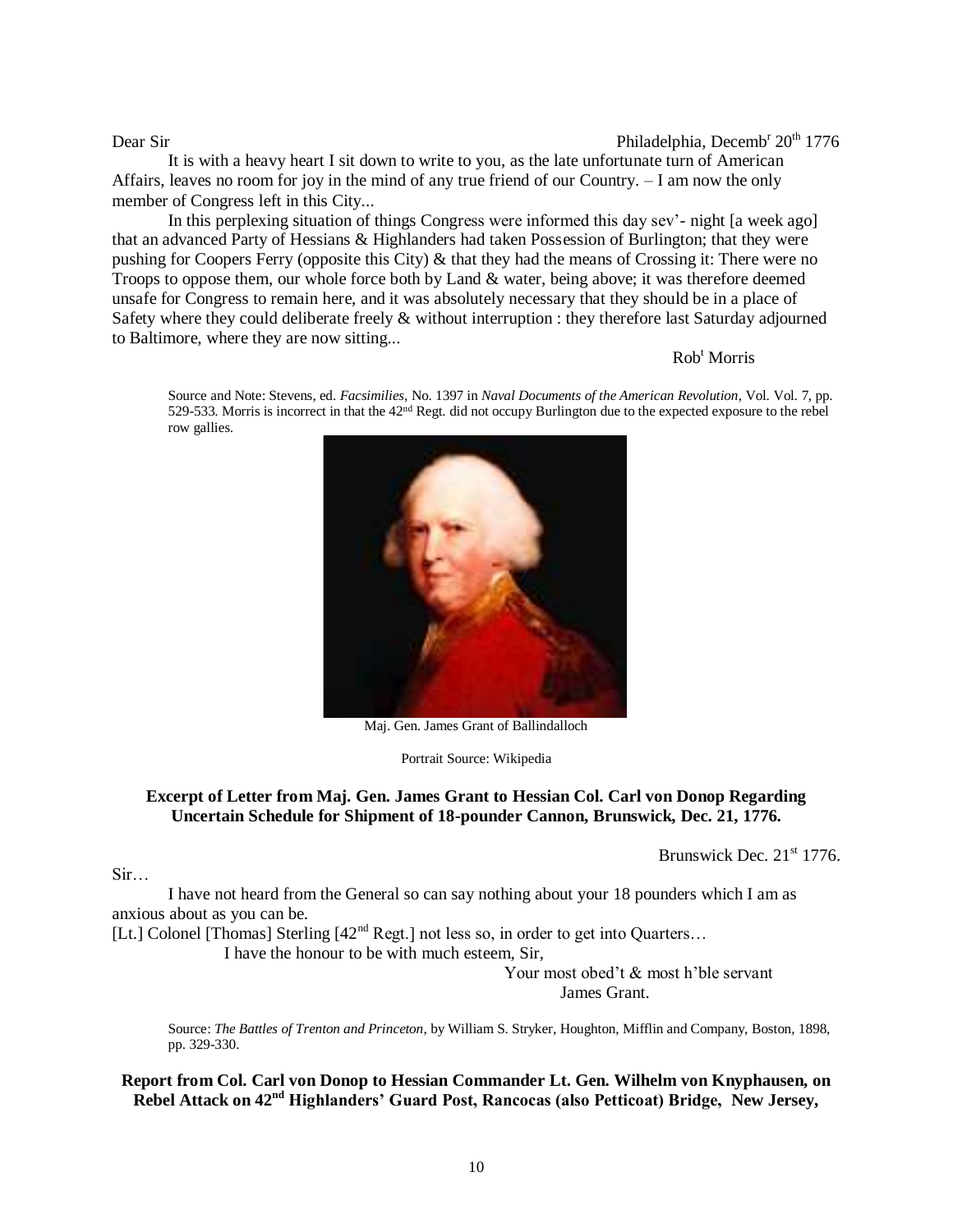#### **Dec 21, 1776.**

Quarters at Allentown December 27<sup>th</sup> 1776.

...On the  $21<sup>st</sup>$  instant I received word from Colonel [Henrich von] Block at Black Horse, where his [Hessian Grenadier] battalion was posted with the  $42<sup>nd</sup>$  Regiment, that a party of rebels had marched into Mount Holly, and that as yet he had been unable to ascertain its real strength, some reporting it two and some four thousand strong. I informed Colonel Rall immediately and advised him to be on his guard because while I believed the enemy would attack me, they might also make a demonstration against him. I arranged my plans so that I felt safe in case of a surprise and the next morning went myself to Black Horse. I found the enemy had all except a few patrols moved out no farther than the meeting house this side of Mount Holly. Immediately on my return to Bordentown the alarm guns which I had ordered, were discharged at three o'clock in the afternoon by the two battalions at the Black Horse and by the [Grenadier] battalion von Linsingen lying between Black Horse and Bordentown. I informed Colonel [Johann] Rall immediately and returned instantly to Black Horse. I found my men all under arms because as soon as I had left four or five hundred rebels had attacked the picket at Rancocas bridge, but effected nothing but the withdrawal of the twelve Scottish soldiers and their sergeant Captain von Eshwege who was quartered with his company in a house near came to their assistance and a picket of grenadiers that was stationed just beyond him and the rebels did not move a step further... At the attack on Rancocas bridge Captain von Eshwege's company had two and the guard of Scotsmen two slightly wounded men... I am Your Excellency's ser't &c

Donop.

Source: *The Battles of Trenton and Princeton*, William S. Stryker, Houghton, Mifflin and Company, Boston, 1898, pp. 398-400.

## **Excerpt of Hessian Fusilier Regiment Von Lossberg Journal Describes Attack on 42nd Highlanders' Guard Post, Rancocas (also Petticoat) Bridge, New Jersey, Dec. 21, 1776**

Mr. [Benjamin] Towne,

*Enclosed you have a translation of part of a Hessian journal found at Trenton, in December last; you may depend upon its being genuine, and may insert it in your Evening Post, of you think proper.* DECEMBER, 13th, 1776.

WE marched to Trenton and joined out two regiments of Rall and Kniphausen, in order to take up o sort of winter quarters, which are wretched enough. This town consists of about one hundred houses, of which many are mean and little, and it is easy to conceive how ill it must accommodate three regiments. The inhabitants, like those at Princeton, are almost all fled, so that we occupy bare walls. The Delaware, which is here about two ells [36 inches] deep, separates us and the rebels...

The 23d [Col. Carl] Count Donop wrote to us from Bordentown, desiring us to be on our guard, for that he was certain of being attacked.

The 24th  $[21<sup>st</sup>]$  the enemy actually attacked our grenadiers last night, but without success, two  $[42<sup>nd</sup>]$  Highlanders and a grenadier were wounded. We have not slept one night in peace since we came to this place. The troops have lain on their arms every night, but they can endure it no longer...

Source and Notes: *Pennsylvania Evening Post* (Philadelphia), July 7, 1777, p. 394. This journal is likely referring to a 500-man force of rebels who attacked the  $42<sup>nd</sup>$  Regt. guard post at Rancocas or Petticoat Bridge on Dec. 21.

#### **Excerpt of Letter from Hessian Col. Carl von Donop to Maj. Gen. James Grant, Regarding Cancelled Attack on Rebel Force under Maj. Gen. Israel Putnam, Bordentown, Dec. 21, 1776**

Bordentown, 21<sup>st</sup> of December 1776.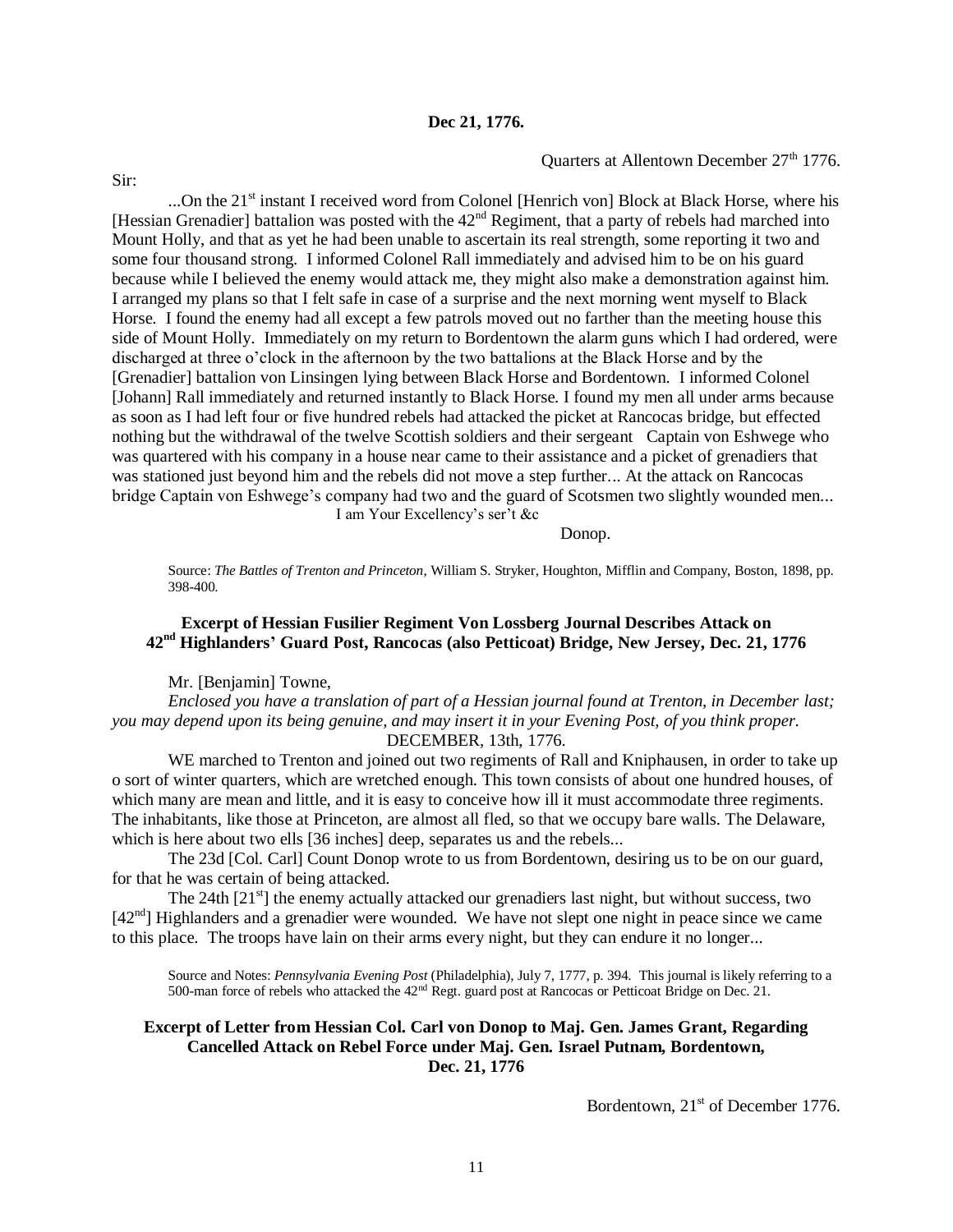#### Sir:

Following my report of the  $18<sup>th</sup>$  instant I have the honour to announce to you that although I had resolved to pay a visit to Mr. [Rebel Gen. Israel] Putnam at Cooper's Creek, I have now changed my mind after having gone out day before yesterday with Colonels [Justus Henrich] von Block and [Lt. Col. Thomas] Sterling  $[42<sup>nd</sup>$  Regt.] and a patrol to Mount Holly. I learned there that there was a large quantity of provisions on this side of the Delaware river. I concluded that at present it would not be worth while to weary the troops so much by making this march. The bridges have all been destroyed and the troops would have to make a long detour and march over marshy roads.

Donop.

Source: *The Battles of Trenton and Princeton*, by William S. Stryker, Houghton, Mifflin and Company, Boston, 1898, p. 331.

# **Letter from Hessian Col. Carl von Donop to Maj. Gen. James Grant, With Attached Messages from Lt. Col. Thomas Stirling, 42nd Regt., Regarding Enemy Situation, Bordentown, Dec. 21, 1776**

I await with impatience the arrival of the [Hessian] Koehler battalion with the heavy artillery, because I am not able to take possession of Burlington before they arrive, and as long as the galleys are in the neighbourhood. I had intended to post a battalion at Mount Holly but since I have myself seen the situation I have changed my mind not finding it proper to do so for the reason that dense woods are adjacent and there is high ground on the side of Moorestown and Haddonfield. But as soon as the Koehler battalion arrives I will post a considerable detachment there with some horse so that my left flank will be properly guarded. There is a great scarcity of houses to accommodate the troops in order that they may not be exposed to annoyance by the enemy. It would however be easy for the brigades to be quartered in the country behind me… At the same time I have the honor to send you the documents No. 1, 2 & 3 received from Colonel Sterling and you will see by No. 4 that the situation is changed again today. If the enemy approaches still nearer it will be of advantage to me. I will go as I had intended yesterday morning and attack them on the road, between Black Horse and Slabtown [Jacksonville, Burlington County], which is half way between Black Horse and Mount Holly. He cannot march by our right flank without encountering another body of men on the road from New Mill to Trenton. In this case if it is attempted I would be obliged to use the troops of Sterling  $[42^{nd}$  Regt.], von Block and von Linsingen and keep open the communication with Rall and hold the drawbridge at Crosswicks Creek. Therefore I send you, my General, such directions as you may think proper to give to Lieutenant-Colonel Koehler in case he is marching with the heavy artillery on the road from South Amboy to Moorestown, for on this road he runs the risk of falling into the hands of the enemy.

(This letter was unsigned.)



Detail of Portrait of Maj. Gen. Sir Thomas Stirling after Benjamin West, said to be by Stirling's batman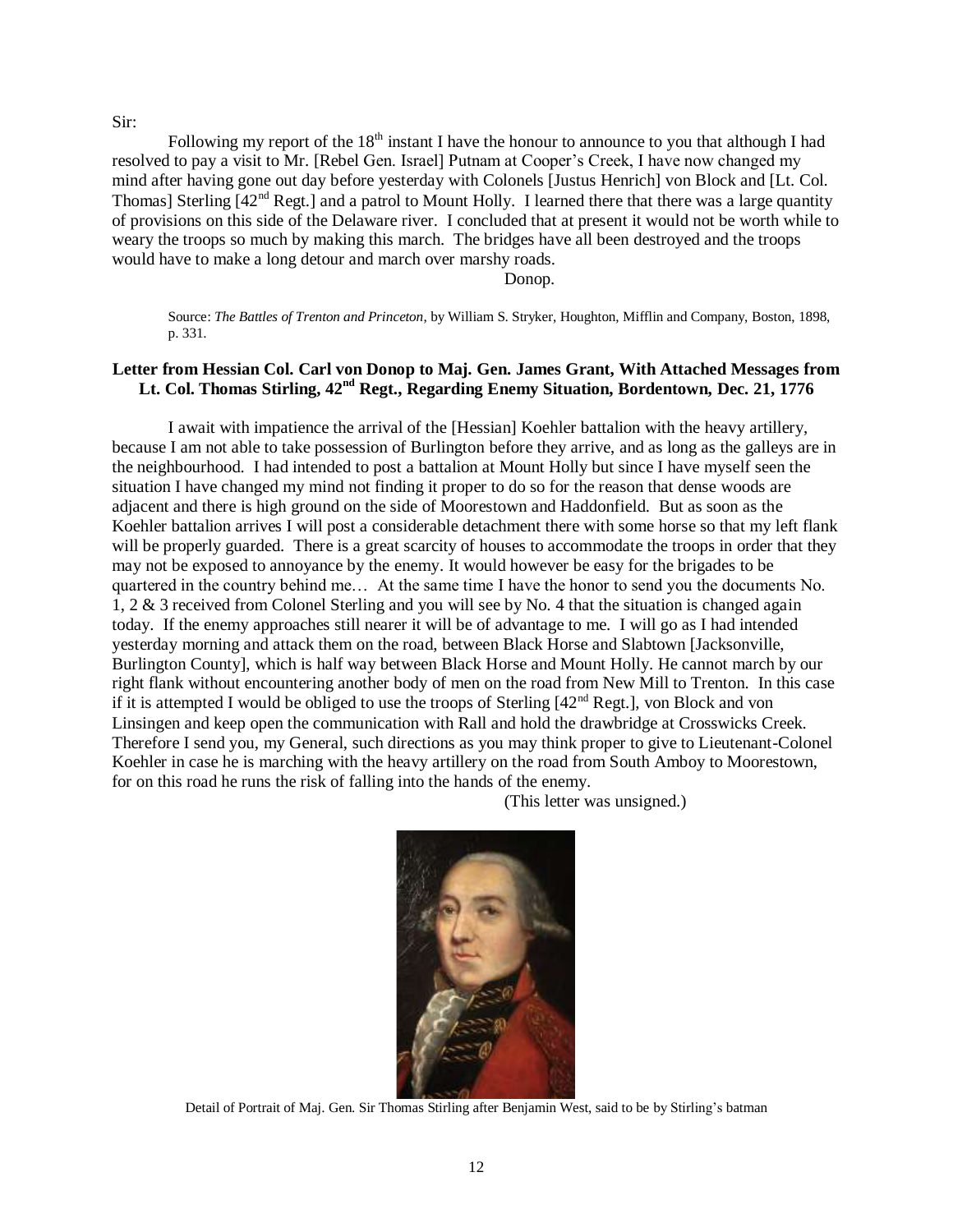# Lieutenant Colonel Sterling to Colonel von Donop.

I.

Sir:

A gentleman of Credit is just come who informs me that 1000 of the rebels were certainly at Mountholly and they were to be at one o'clock at Slabtown and that 2000 more were in the rear to support them which he heard came in to Mountholly this morning. He likewise heard that Washington proposed to send over 1000 or 1500 men at Donks Ferry, which is 3 miles from Burlington on this Side of Rancocas Creek, to make a conjunction with the above. Col. Block has ordered out 3 Companys that are at Hancock's bridge and Busseltown.

I have the honour to be, Sir, Your most obed't servant

Tho<sup>s</sup>. Sterling.

2 oclock Saturday [Dec. 21]

II.

#### Sir:

Colonel [Justus Henrich von] Block has just now communicated your Letter to me, wherein you do me the honour to know my opinion, the Rebels without Doubt mean to beat up our Quarters and drive us from hence from their approaching so near us. I am therefore of opinion, if it is necessary to keep their country for the winter that we should not wait to be attacked but so soon as we are certain, that a Body of them is at Slabtown, which I believe is now the Case, that you Sir with the Troops at Burdentown should come here and attack them before they have time to extend themselves so as to surround us or to form a Plan to drive us from hence. I am confident we are a Match for them were their numbers as strong as we hear (3000 men). I suppose Colonel [Johann Rall] Raille will send a Battalion to occupy Burdentown in your absense.

> I have the honour to be Sir, Your most obed't h'ble servant Thos. Sterling

Blackhorse  $\frac{1}{2}$  past 4 o'clock Saturday 21<sup>st</sup> Dec. 1776.

Intelligence by Mr. Haines, a Burlington County loyalist

II.

Bazilla Haines sent out to procure Intelligence on the  $21<sup>st</sup>$  of Dec. 1776 arrived at Mount holly in the night and lodged in the Rebel camp there. Was informed they had only two Field pieces, which he thinks were three pounders as he perceived them at the church. That all the Troops were drawn up in his view, that he walked round them and thinks there were not above eight hundred, near one half Boys and all of them militia, a very few Pennsylvanians excepted. That he knew a great many of them, who came from Gloucester, Egg Harbour, Penns Neck and Cohansey. They were commanded by Col. [Samuel] Griffin.

Source and Note: *The Battles of Trenton and Princeton*, by William S. Stryker, Houghton, Mifflin and Company, Boston, 1898, pp. 333-337. The 42nd Regt. was assigned at this time to the command of Hessian Col. Carl Von Donop. Lt. Col. Justus Henrich von Block was the commander of a Hessian Grenadier Bn. assigned to Col. Donop's command.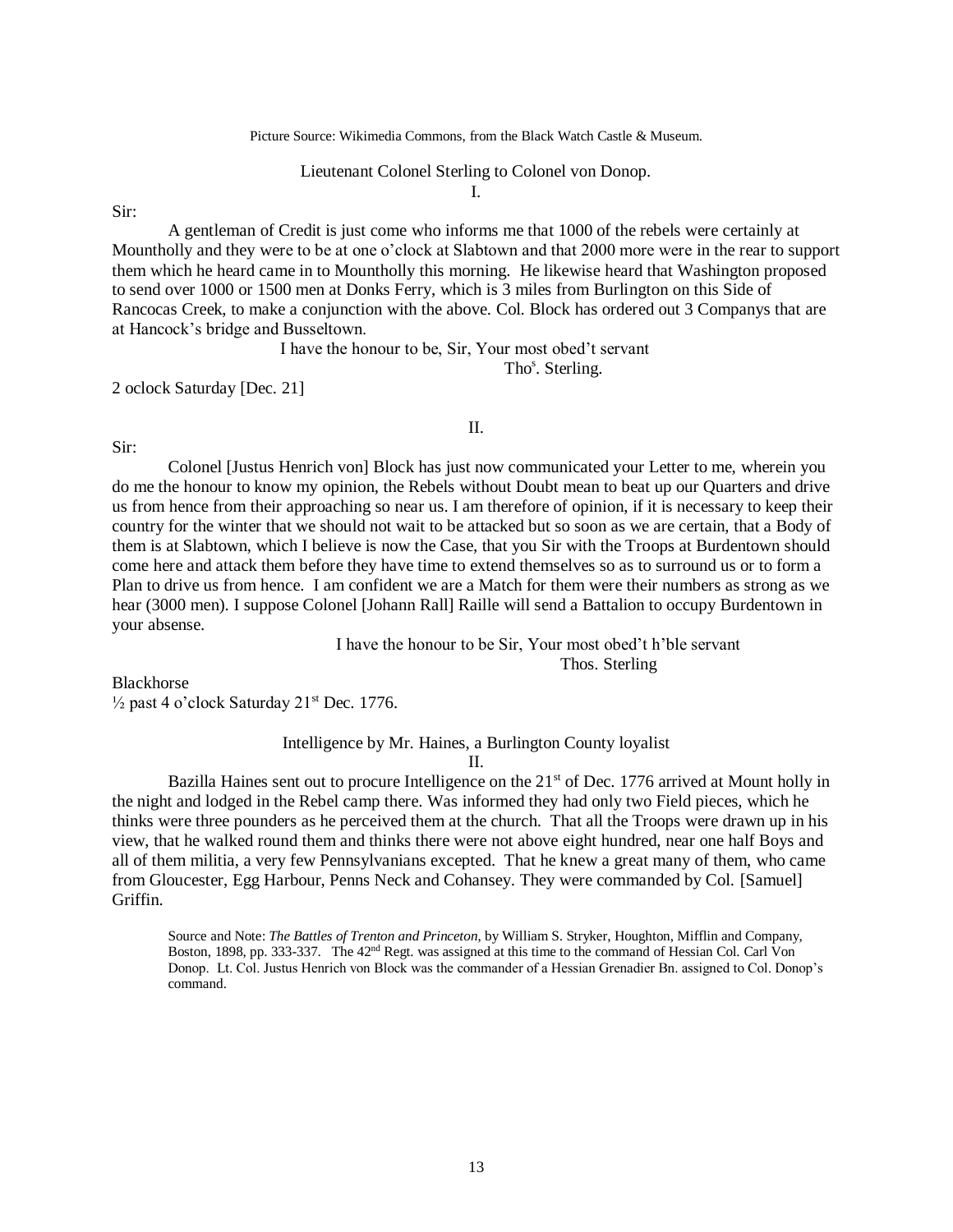

Col. Samuel Griffin, by Gilbert Stewart

Picture Source: *Findagrave.com*, from Dr. Ferdinand Campbell Stewart, Philadelphia

# **Report on Location of the British and Hessian Forces at Black Horse (now Columbus) from Rebel Col. Samuel Griffin to Maj. Gen. Israel Putnam, Mount Holly, New Jersey, Dec. 21, 1776**

Head Quarters Mount Holly, }  $21^{st}$  Dec, 1776.

Hon'ble Sir,

This will be presented you by Mr. who has the Charge of a very notorious Enemy to America and a deserter of Maj. Meutzer's. I hope they will be properly secured, the former has been in my opinion, in the character of a Spy. We arrived at this Place yesterday about 3 o'clock.

The Enemy abandoned it about 10 in the Morn'g, to all appearance in great confusion, leaving their Beef, &c., & Fires burning; we made a forced march to come up with them, but the Scoundrels in this Country had give them information of our advancing.

They are now at the Black Horse, from this 7 Miles, we are not 600 strong, they at least 700, with 3 Field pieces, and from every acc<sup>t</sup> expect a Reinforcement. I expect a Reinforcement this Even<sup>g</sup> of 200 men; if they arrive, I hope to bring them to action To-morrow morn'g: this is a very dangerous Post, & cant be held without a large Reinforcement.

I am with the greatest respect,

 $Y^r$  mo. obed<sup>t</sup>,

Sam<sup>l</sup>. Griffin.

*Directed.* 

To the Hon'ble Israel Putnam, Esq<sup>r</sup>., Maj<sup>r</sup> General in the Service of the American States. Favored by Mr. Kennard.

> Source and Note: *Pennsylvania Archives*, Vol. V, Ed. Samuel Hazard, Joseph Severns & Co., Philadelphia, 1853, Google Books, p. 127. The British troops at Black Horse included the  $42<sup>nd</sup>$  Highlanders.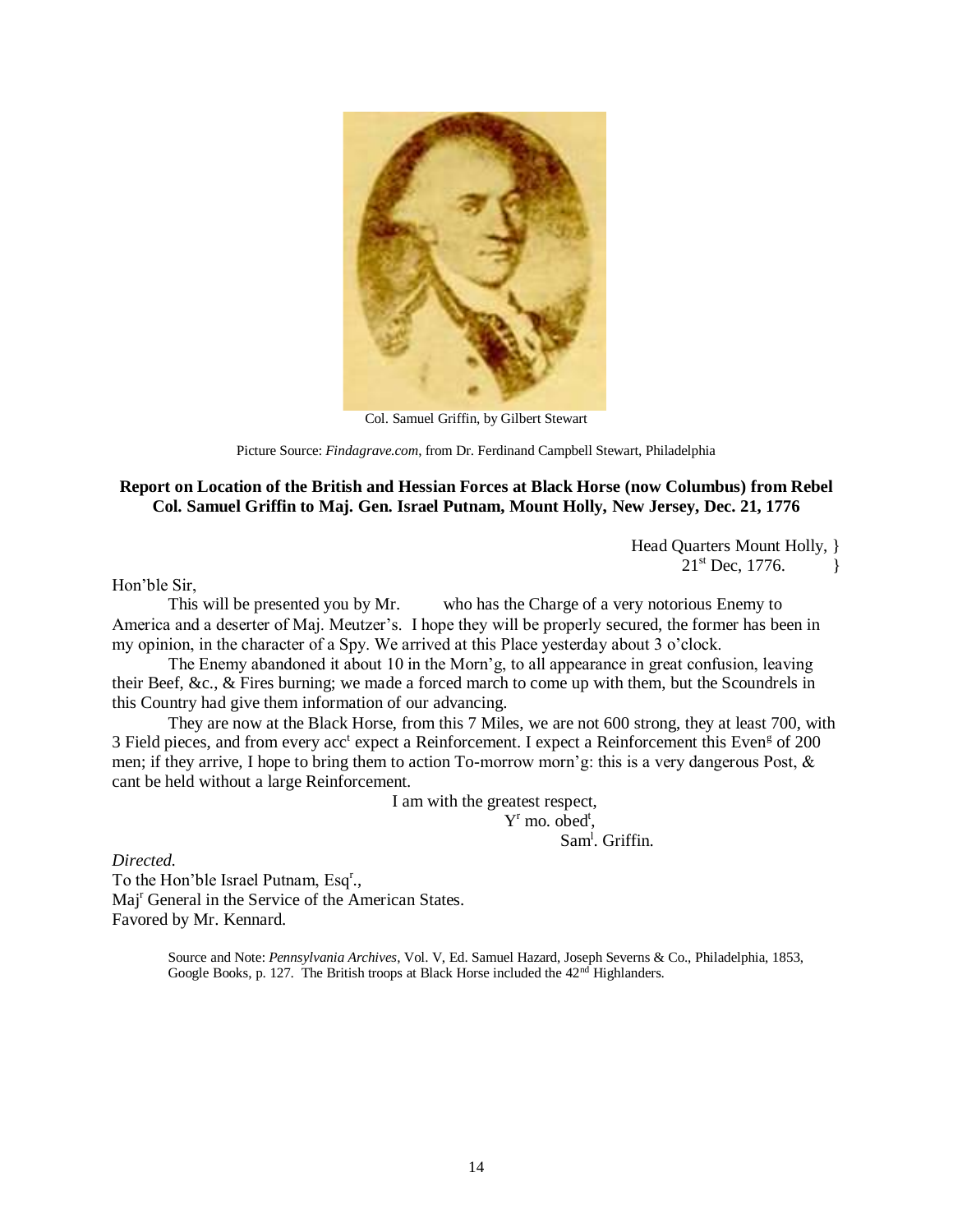

Lt. Gen. Hon. Alexander Leslie c-1787-1792

Portrait Source: *A Series of Original Portraits and character Etchings by the Late John Kay, Miniature Painter, Edinburgh*, Vol. II, Part I, Hugh Paton, Carver and Gilder, Edinburgh, 1838, Google Books, following p. 78.

# **Note from Brig. Gen. Hon. Alexander Leslie to Hessian Col. Johann Rall Advising Him the 1st Lt. Infantry Battalion (With Capt. Hon George Mackenzie's 42nd Lt. Infantry Company) Will Move to Trenton, New Jersey, Dec. 22, 1776**

Princeton one o'Clock morning.

Sir,

I am honoured with your Letter at 12 o'Clock last night. I've ordered the first L. Infantry to be at Trenton tomorrow at 10 o'clock and I take the  $2^d L^t$ . Inf. and 300 men of the  $2^d$  Brigade to Maidenhead to be in the Way if wanted.

I wish you success and am

Sir your most obed<sup>t</sup> and h<sup>ble</sup> servant A. Leslie.

Today. I've mentioned the movement to [Maj.] General [James] Grant.

Source: *Battles of Trenton and Princeton*, by William S. Stryker, Houghton, Mifflin and Company, Boston, 1898, p. 339.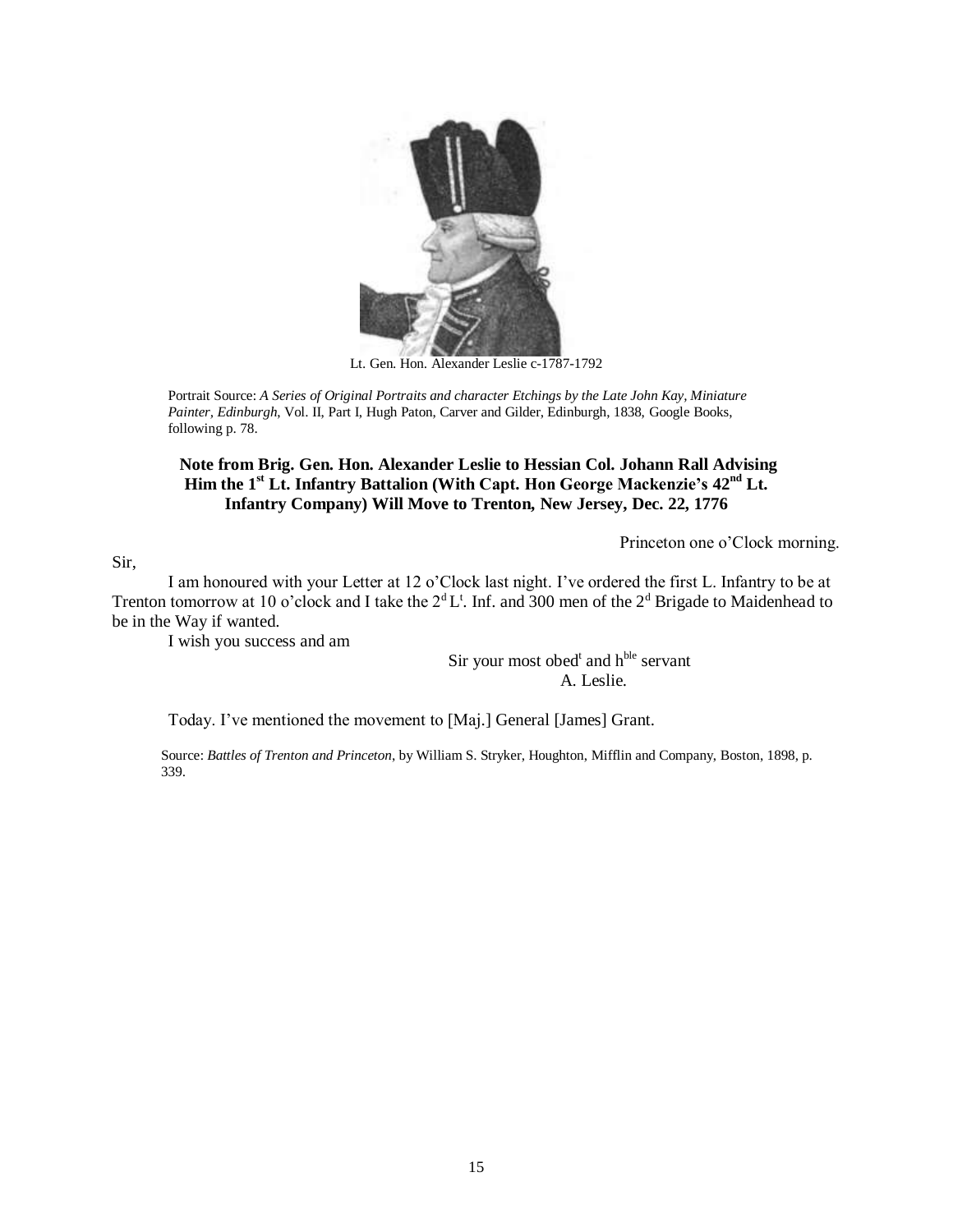

Col. Johann Rall, from Sketch by John Trumbull

Picture Source: Wikipedia, form *The Battles of Trenton and Princeton*, William S. Stryker, 1898

## **Notification from Hessian Col. Johann Rall to Col. Carl von Donop of Return of the 1st Lt. Infantry Battalion, Trenton, New Jersey, Dec. 22, 176**

#### Sir:

[Brig.] General [Hon. Alexander] Leslie sent to-day the First Battalion of Light Infantry to Trenton. He thought that a battalion of my command had marched from here. As there were no more attacks on this post I have sent the battalion back. A letter from [Maj.] General [James] Grant is enclosed. He has also written me and what makes me pleased is that he knows the strength of the enemy thirty miles off, better than we do here. He writes me the enemy are naked, hungry and very weak and that it is not necessary to place troops at Maiden head.

## Rall.

Trenton  $22<sup>nd</sup>$  of December 1776.

Source: *The Battles of Trenton and Princeton*, by William S. Stryker, Houghton, Mifflin and Company, Boston, 1898, p. 70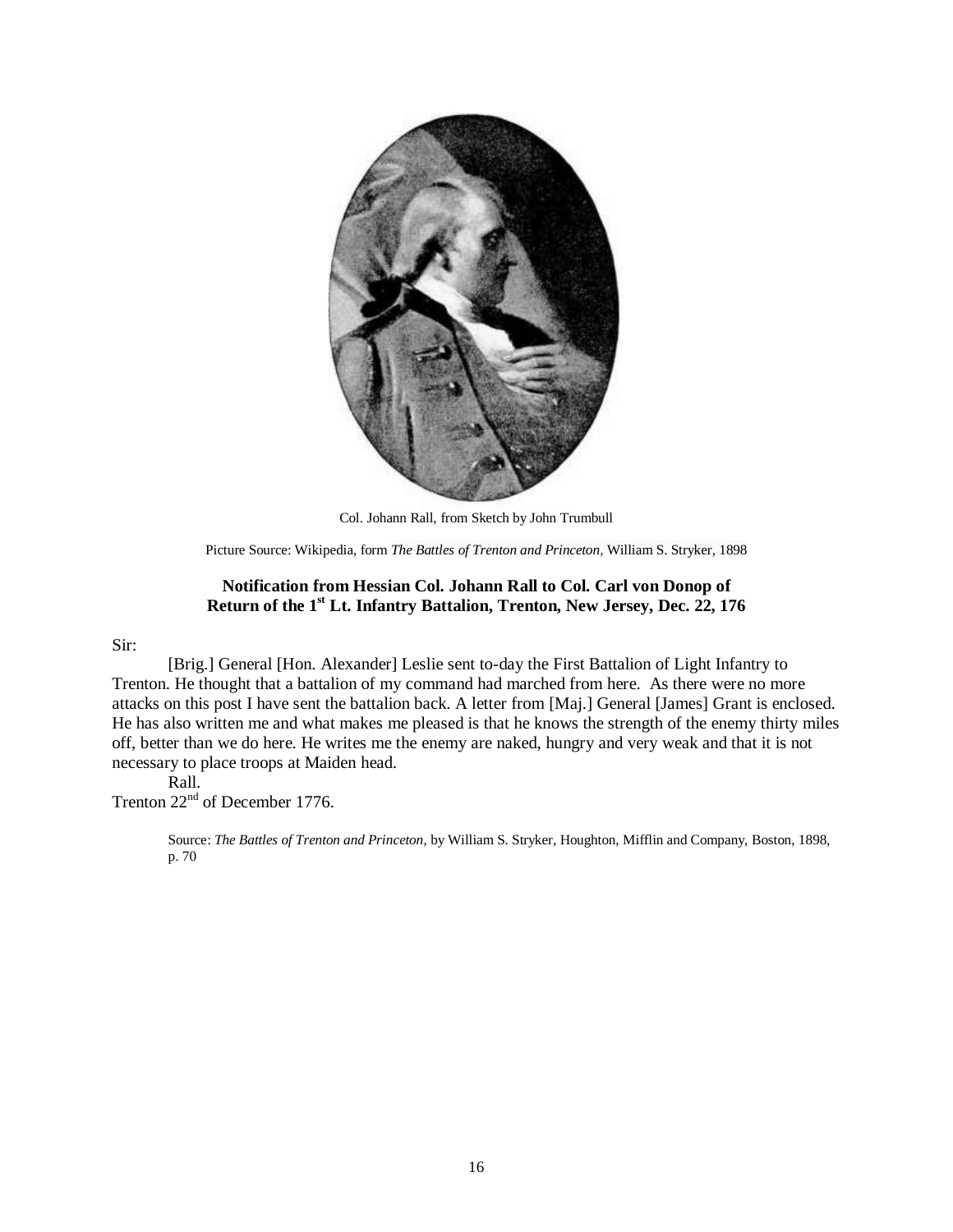

Col. Joseph Reed

Portrait Source: *Life and Correspondence of Joseph Reed*, Vol. I, William B. Reed, Lindsay and Blakiston, Philadelphia, 1847, Google Books, frontispiece.

## **Situation Report from Rebel Col. Joseph Reed to Gen. George Washington, Bristol, Pennsylvania, Dec. 22, 1776**

Bristol 22<sup>d</sup> December 1776.

Dear Sir…

[Rebel] Colonel [Samuel] Griffin has advanced up the Jerseys with six hundred men as far as Mount Holly, within seven miles of their headquarters at the Black Horse [now Columbus]. He has written over here for two pieces of artillery and two or three hundred volunteers, as he expected an attack very soon. The spirits of the militia here are very high; they are all for supporting him. Colonel [John] Cadwalader and the gentlemen here all agree, that they should be indulged. We can either give him a strong reinforcement, or make a separate attack; the latter bids fairest for producing the greatest and best efforts. It is therefore determined, to make all possible preparation today; and, no event happening to change our measures, the main body here will cross the river tomorrow morning and attack their post between this and the Black Horse, proceeding from thence either to the Black Horse or the Square, where about two hundred men are posted, as things shall turn out with Griffin. If they should not attack Griffin as he expects, it is probable both our parties may advance to the Black Horse, should success attend the intermediate attempt. If they should collect their force and march against Griffin, our attack will have the best efforts in preventing their sending troops on that errand, or breaking up their quarters and coming in upon their rear, which we must endeavour to do in order to free Griffin…

I am with the greatest respect and regard, dear sir

Your obedient and affectionate humble servant Joseph Reed.

Source: *The Battles of Trenton and Princeton*, by William S. Stryker, Houghton, Mifflin and Company, Boston, 1898, pp. 339-340. Bristol is located on the Delaware River opposite to Burlington, New Jersey.

# **Rebel Adj. Gen. Joseph Reed's Account of the Diversionary Skirmish with the 42nd Regt. and Hessians, Mt. Holly, Dec. 22-23, 1776**

Here we ought to take a View of the Enemy at Borden Town & Mount Holly & also of our own Force at Philadelphia, Bristol & the lower Parts of New Jersey. Previous to the Attack of Trenton [rebel] Col. [Samuel] Griffin had pass'd over to New Jersey with 2 Companies of Virginia Troops & was join'd by the Jersey Militia so as to make his Numbers about 500. Gen<sup>1</sup> [Israel] Puttnam was at Philad<sup>a</sup> receiv<sup>g</sup>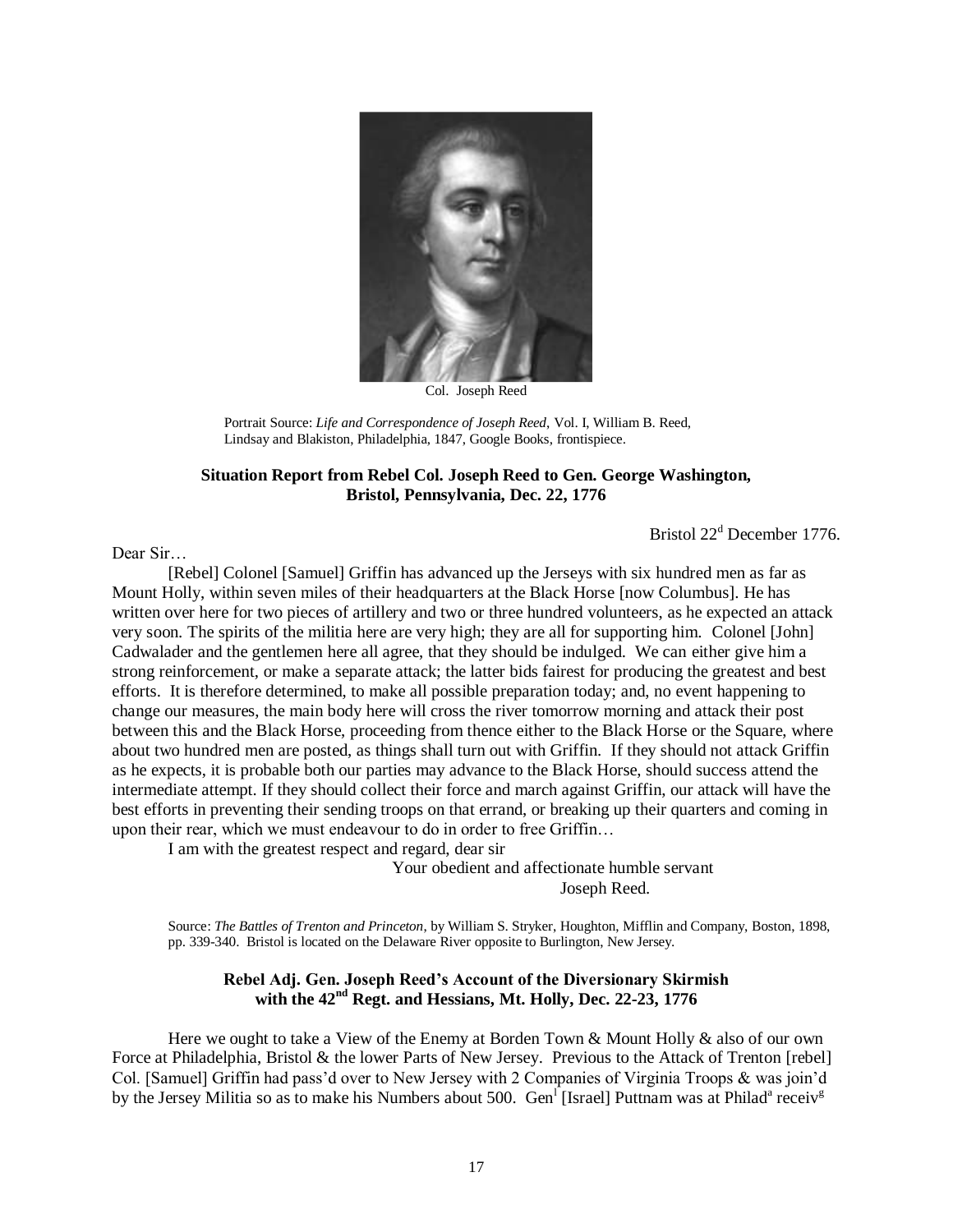the Pennsylv. Militia & collecting what he could from the Counties of Gloucester Salem & Cumberl<sup>d</sup> in West Jersey.

The Adj<sup>t</sup> Gen<sup>1</sup> of the Continental Army (Col. Reed) cross'd the River at Burlington & went at night to  $M<sup>t</sup>$  Holly to see what Force Col. Griffin had  $\&$  what Assistance the Attack then meditated on the Enemy's Cantonm<sup>ts</sup> [at Trenton] could derive from him, but he found Col. Griffin in bad Health & was inform'd that his Force was too weak to be depended on either in Numbers or Discipline, that all he expected was to make a Division &draw the Notice of the Enemy before whom he proposed to retire if they should advance in any Force. The Adj. Gen<sup>1</sup> returned that Night to Bristol & informed Gen. [George] Washington by Letter of these Circumstances. This Manoeuvre tho' perfectly accidental had a happy Effect as it drew off Count [Col. Carl von] Donop who then commanded at Bordentown with his whole Force to  $M<sup>t</sup>$  Holly which he entered a few Days after & accordingly Col. Griffin retir'd skirmishing with the Enemy a few Miles with little loss on either side & bringing off his Artillery with him.

Source: "General Joseph Reed's Narrative of the Movements of the American Army in the Neighborhood of Trenton in the Winter of 1776-1777," *Pennsylvania Magazine of History and Biography*, Vol. VIII, No. 4, Historical Society of Pennsylvania, Philadelphia, 1884, Google Books, p. 392.

#### **Overall Army Situation Report from Commander-in-Chief Gen. Sir William Howe to Maj. Gen. James Grant, New York, Dec. 23, 1776**

N. York Monday Dec<sup>r</sup>. 23<sup>d</sup>

 $My D<sup>r</sup>$ . Sir

The enclosed being in answer to M<sup>r</sup>. [rebel Maj. Gen. Charles] Lee's letter to my brother [Adm. Richard, Viscount Howe] you will be so good to direct  $y^e$  delivery of it  $\Delta$  and to let him know that all letters directed to L<sup>d</sup>. Howe & to myself from him should be sealed & are not to be perused by y<sup>e</sup>. off. upon duty w<sup>t</sup>. him.

 Nothing new\_ [Rear Adm. Molyneux] Shuldham will sail in a few days\_ We have no Stoves, but I have ordered barrack stores to make you as comfortable as  $y^{\epsilon}$  situation of  $y^{\epsilon}$  troops will admit Part of y<sup>e</sup> 7<sup>th</sup> & y<sup>e</sup> 26<sup>th</sup> embark tomorrow for Fort Lee in their way to their quarters  $\Delta$  about one hund<sup>d</sup> men of  $y^{\epsilon}$  latter & 200 of  $y^{\epsilon}$  former – an other hundred will join  $y^{\epsilon}$  26<sup>th</sup> as soon as armed. There will then be 200 men at each place\_ Great complaints of y<sup>e</sup> insufficiency of horses at Aquaquacence [Brig. Gen. Sir William] Erskine must settle his Bodies.

By y<sup>r</sup> report I had heard of [Brig. Gen. Hon. Alexander] Lesslies skirmish & pursuit of y<sup>e</sup> Rascals, I was in hopes he had given them a trimming w<sup>h</sup> might have kept them quiet for  $y^e$  winter

Pray make my Comp<sup>ts</sup>. to Lieu<sup>t</sup>. [Joseph] Bunbury of  $y^{\epsilon}$  49<sup>th</sup> Gren<sup>drs</sup>. I have got a Fusee [light] musket] here made after ye pattern of those in  $y^{\epsilon}$  Company,  $w^{h}$  I beg to present to him to replace that he lost at Boston, or will send it by any opportunity I may hear of\_

Adieu my D<sup>r</sup>. Gen<sup>1</sup>. & honor me with  $y^e$  acceptance of a pair of warm gloves to wear over another pair.

Y<sup>rs</sup> &c. W Howe

I have got Y<sup>rs</sup>. of y<sup>e</sup> 19<sup>th</sup> & wish no alteration to be made in y<sup>e</sup> Princetown quarters, but as soon as we may get our Prisoners of  $y^{\epsilon}$  71<sup>st</sup>, I shall be glad to advance a Corps to Springfield

We must have only one Gen: Hospital for  $y^e$  present in Jersey & that at Amboy; Bruce will attend it as Physician.

I know not if M<sup>r</sup>. Clark &c &c &c has yet joined you \_but he has orders to attend at Brunswick \_ y<sup>r</sup>. plan for [Hessian Col. Carl von] Donop's intelligence is very proper There can be no objection to Lee having his Servant, but he must be watched respecting  $y^e$  conveyance of letters

M.G. Grant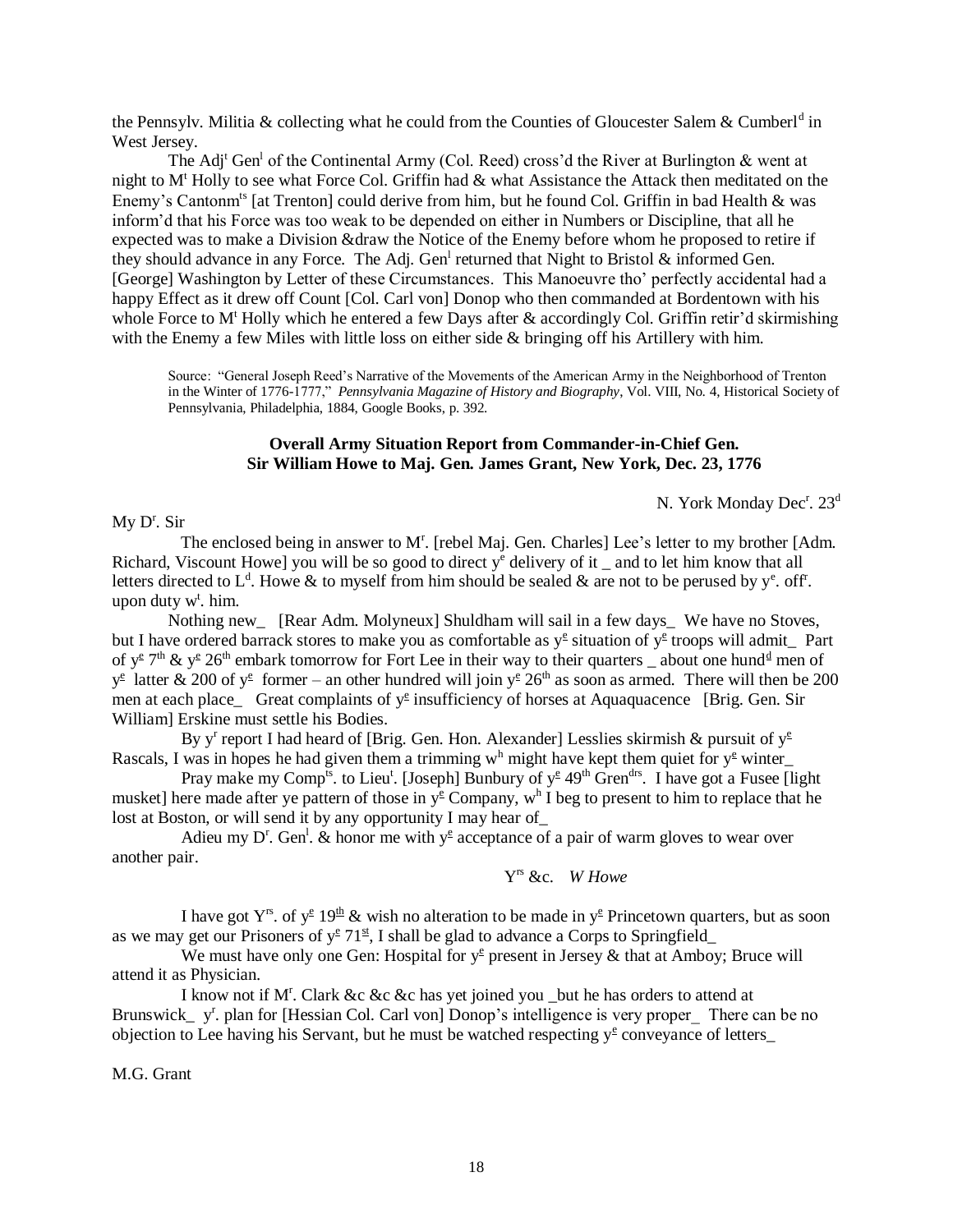Source: *James Grant Papers of Ballindalloch Castle,* Scotland; Library of Congress Microcopy, Reel 36, Army Career Series, Correspondence, December, 1776, pp. 16-17. Transcribed by Todd Braisted.

# **Letter New Jersey Commander Maj. Gen. James Grant to Hessian Col. Carl von Donop, Regarding Supplies for His Corps, Brunswick, Dec. 23, 1776**

Brunswick  $23<sup>d</sup>$  Dec. 1776.

The heavy Artillery is at Amboy with your fourth Battalion Grenadiers. Sir W<sup>m</sup>. Erskine is gone to put them in motion, he is to acquaint me when every thing is ready and you shall be informed what Day they march that you may make a move to cover them.

We are all in a great Favour at home. His Majesty has ordered Spruce Beer to be issued to the Troops without any stoppage, if we cannot get spruce, we must contrive to make small Beer, a Brewer here has undertaken to serve the Troops, at Ten shilling Currency for a Quarter Cask, containing thirty four Gallons, that will amount nearly to a penny Currency for a Quart to each man a Day, will you be kind enough to inform me if you can get any Body to undertake it upon the same terms.

I am anxious to get the Waggons I mentioned to you. We cannot depend upon the navigation of the river Rariton and without Waggons from your District I shall not be able to keep you and [Brig.] Gen. [Hon. Alexander] Leslie's Corps supplied.

Be so good as to leave as much of the Country upon your right as you can to Gen. Leslie as I have directed him not to take any Forage in the country from Princeton to this place.

I have the honour to be, Sir,

Sir:

Your most obed<sup>t</sup>, hobble servant

James Grant.

Source: *The Battles of Trenton and Princeton*, by William S. Stryker, Houghton, Mifflin and Company, Boston, 1898, pp. 70-72.



Detail showing Mount Holly from *"Sketch of Haddonfield, March 1778. Sketch of the roads from Pennyhill to Black Horse through Mount Holly,"* by Lt. John Hill

Map Source: Library of Congress Geography and Map Div.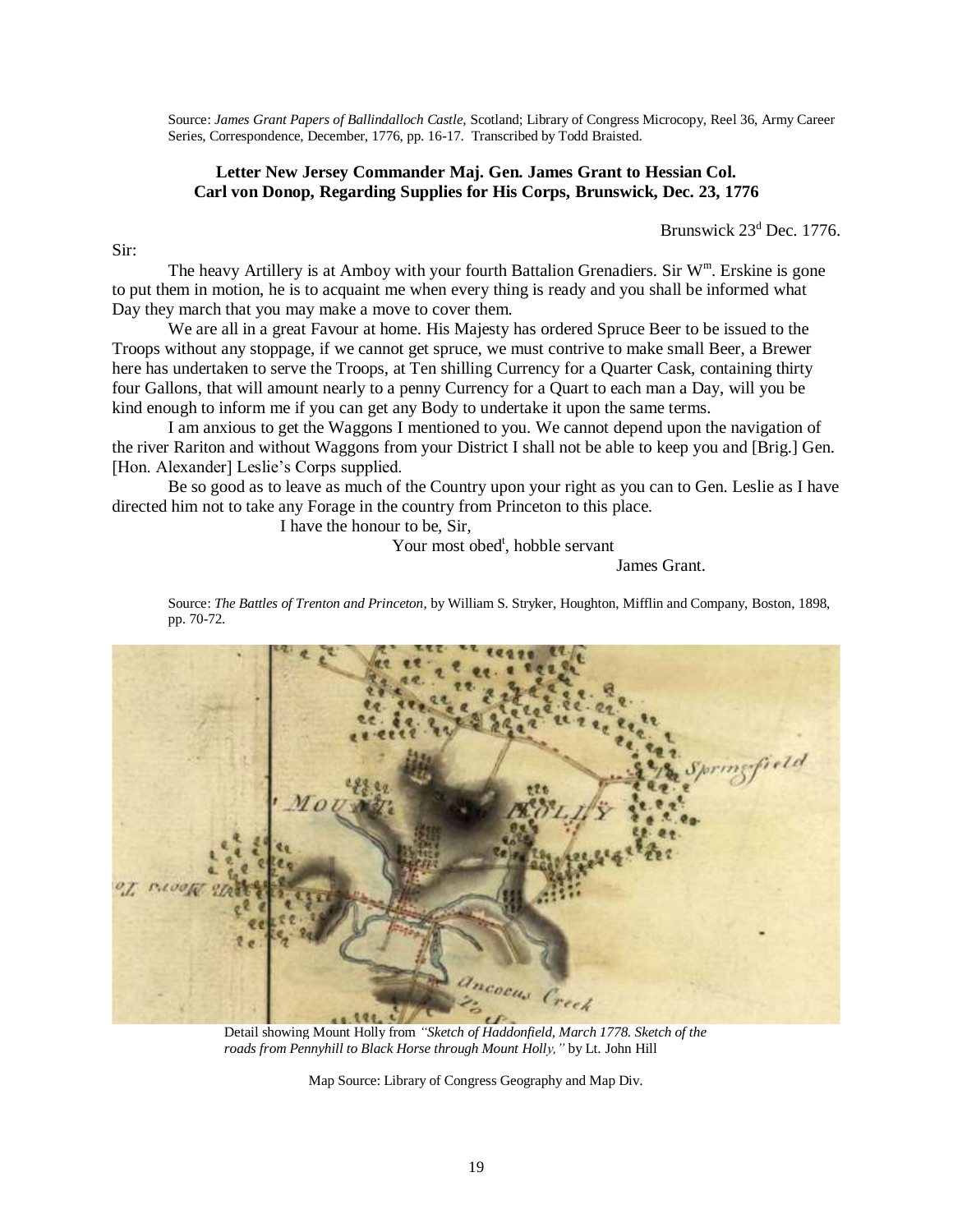## **Report from Col. Carl von Donop to Hessian Commander Gen. Wilhelm von Knyphausen, on a Skirmish Involving the 42nd Highland Regt., Mt. Holly, New Jersey, Dec. 23, 1776.**

Ouarters at Allentown December  $27<sup>th</sup>$  1776.

Sir:

...On the 21<sup>st</sup> instant I received word from Colonel [Henrich von] Block at Black Horse, where his [Hessian Grenadier] battalion was posted with the  $42<sup>nd</sup>$  Regiment, that a party of rebels had marched into Mount Holly, and that as yet he had been unable to ascertain its real strength, some reporting it two and some four thousand strong... In order to rid myself of these unpleasant guests I went next morning with the  $42<sup>nd</sup>$  Regiment, the two [Hessian Grenadier] battalions Block and von Linsengen directly to Mount Holly. I met a few hundred men at the meeting house but after firing a few shots they ran away and the whole party took the road to Moorestown. They were about a thousand men strong and under the command of [rebel] Colonel [Samuel] Griffin. It was the fault of one of my patrols that I did not get on them as I wished, for the patrol went against my direction too far in advance. I had no wounded or dead men, but the rebels had three caused by my artillery fire although but a few shots were fired... The battalion von Linsengen then marched back again to their former quarters, Mansfield Square, in order to be near Bordentown, and the other two battalions remained at Mount Holly to gather food and forage for the stores at Bordentown... I am Your Excellency's ser't &c

Donop.

Source and Note: *The Battles of Trenton and Princeton*, William S. Stryker, Houghton, Mifflin and Company, Boston, 1898, pp. 398-400. The action at Mount Holly is sometimes referred to as the Battle of Iron Works Hill.

## **Hessian Jäger Capt. Johann Ewald's Account Col. Donop's Attack on Mount Holly, New Jersey, Dec. 23 – 24, 1776**

On the morning of the 23<sup>d</sup> at five o'clock [Hessian] Colonel [Carl von] Donop set out toward Mount Holly with the  $42<sup>d</sup>$  Regiment of Scots, the two [Hessian] grenadier battalions, Linsing and Block, the twelve mounted jägers under Captain [Friedrich Henrich] Lorey, and my jäger company. I formed the advanced guard, supported by Captain Lorey and a company of Scots.

In the wood behind Slabtown we ran into an enemy party which took a new position at a Quaker church lying on a hill at the end of the wood, behind which the entire enemy corps was deployed. The colonel [von Donop] immediately ordered the [Hessian grenadier] Linsing Battalion to attack the hill on which the church stood. The [Hessian grenadier] Block battalion was ordered to the left, and the jägers, with four companies of Scots under [Lt.] Colonel [Thomas] Stirling, moved to the right through the woods to cut off the enemy from Mount Holly or to gain mastery of the bridge across the Rancocas Creek, which intersects this town.

The enemy, discovering this movement, withdrew in the greatest disorder through Mount Holly and across the bridge after the [Hessian] grenadiers had taken possession of the church. Since the jägers and Scots pressed close behind them, a part sought to throw themselves into the houses near the bridge, but they were soon dislodged by the fieldpieces. However, the greater part of the enemy gained the wood lying beyond the town, through which the highway ran to Philadelphia, and by which the enemy saved himself. The jägers and Scots pursued the enemy for several miles through the woods, but he made no further stand. Almost two hundred men were captured, two cannon seized, and somewhat over one hundred men may well have been killed on both sides.

The entire corps under Colonel Donop took up quarters in the town...

Early on the morning of the  $24<sup>th</sup>$  I was sent out with twenty jägers and fifty Scots to reconnoiter the road to Moorestown as far as the Long Bridge [over southwest branch of Rancocas Creek] to learn if it was occupied by the enemy or destroyed. The road there consisted of a succession of defiles through a thick wood. Toward ten o'clock I arrived unhindered at the bridge and found that it was ruined. Presently a few shots came from the other side where the Americans were hidden in several houses,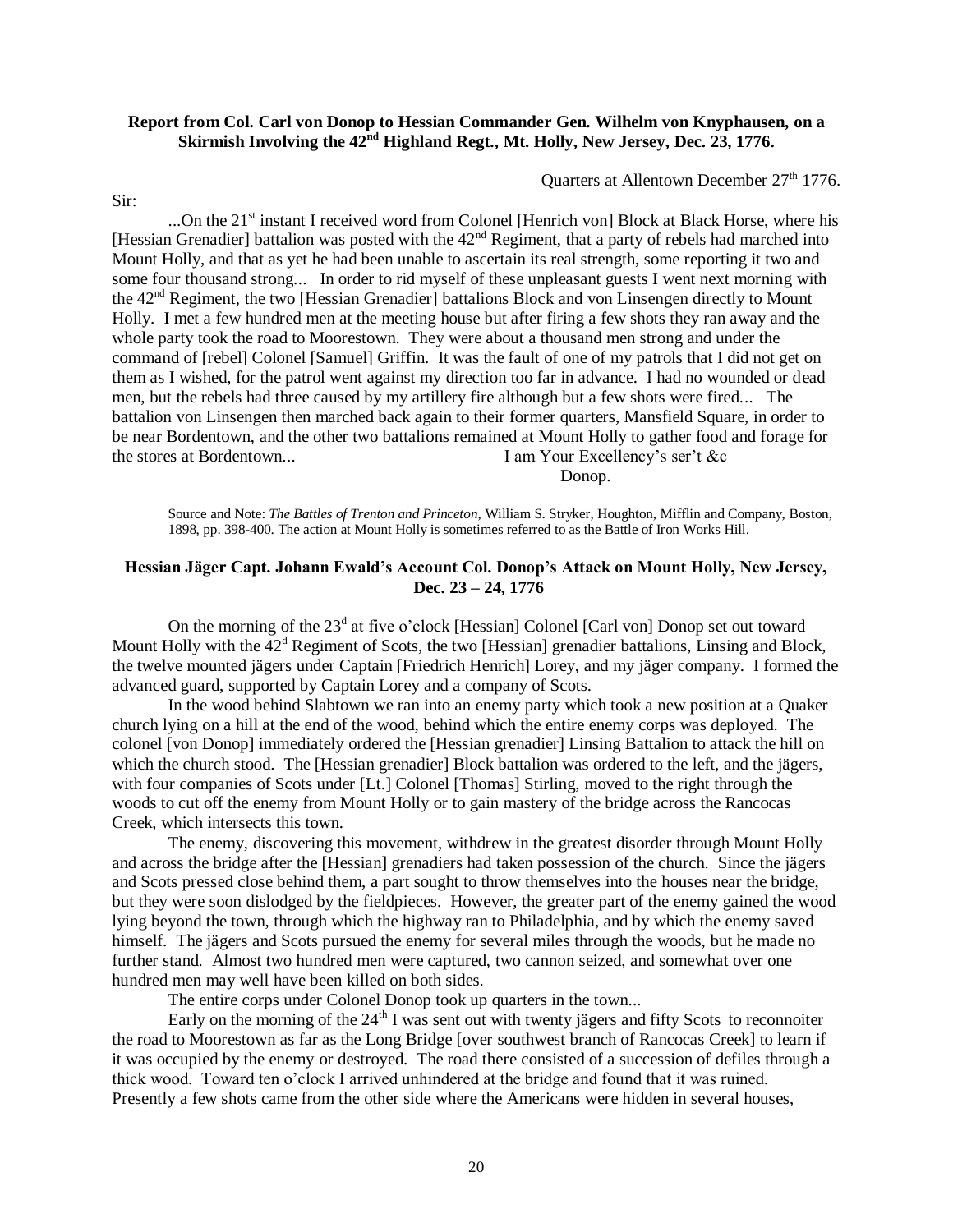through which a Scotsman was killed. I deployed the jägers along the crook to answer the enemy with brisk rifle fire and to reconnoiter the area more closely, after which I withdrew and rendered my report.

Source and Note: *Diary of the American War, A Hessian Journal, Captain Johann Ewald, Field Jäger Corps*, Trans. and Ed. Justin P. Tustin, Yale Univ. Press, New Haven, 1979, pp. 38-39. The *"four companies of Scots"* was likely Maj. William Murray's 1st Bn., 42<sup>nd</sup> Regt.



Detail of Painting of Gen. George Washington at Princeton by Charles Willson Peale, 1784

Picture Source: Wikimedia Commons, from *Princeton Univ. Art Museum*

## **Order from Rebel Gen. George Washington to Col. Joseph Reed to Conduct Diversionary Attacks on Hessian Col. Carl von Donop's Positions,** *"Camp Above the Falls of Trenton,"* **Dec. 23, 1776**

23 December 1776

Dear Sir: [Camp Above the Falls of Trenton]

The bearer is sent down to know whether your plan was attempted last night and if not to inform you, that Christmas–day at night, one hour before day is the time fixed upon for our attempt on Trenton. For Heaven's sake keep this to yourself, as the discovery of it may prove fatal to us, our numbers, sorry am I to say, being less than I had any conception of: but necessity, dire necessity, will, nay must, justify an attempt. Prepare, and, in concert with [rebel Col. Samuel] Griffin, attack as many of their posts as you possibly can with a prospect of success: the more we can attack at the same instant, the more confusion we shall spread and greater good will result from it. If I had not been fully convinced before of the enemy's designs, I have now ample testimony of their intentions to attack Philadelphia, so soon as the ice will afford the means of conveyance…

> I am, dear Sir, Your most obedient servant Go. Washington

Source and Note: *The Battles of Trenton and Princeton*, by William S. Stryker, Houghton, Mifflin and Company, Boston, 1898, p. 342. Other Washington Correspondence in the Lib. of Congress Washington papers from Dec. 22-24, 1776 was issued from *"Camp Above the Falls of Trenton."*

**Letter from Commander-in-Chief Gen. Sir William Howe to New Jersey Commander Maj. Gen. James Grant, Discussing Army Activities, New York, Dec. 24, 1776**

N. York tuesday  $\text{Dec}^r$ .  $24^{\text{th}}$  [1776]

 $My D<sup>r</sup>$ . Gen $<sup>1</sup>$ </sup>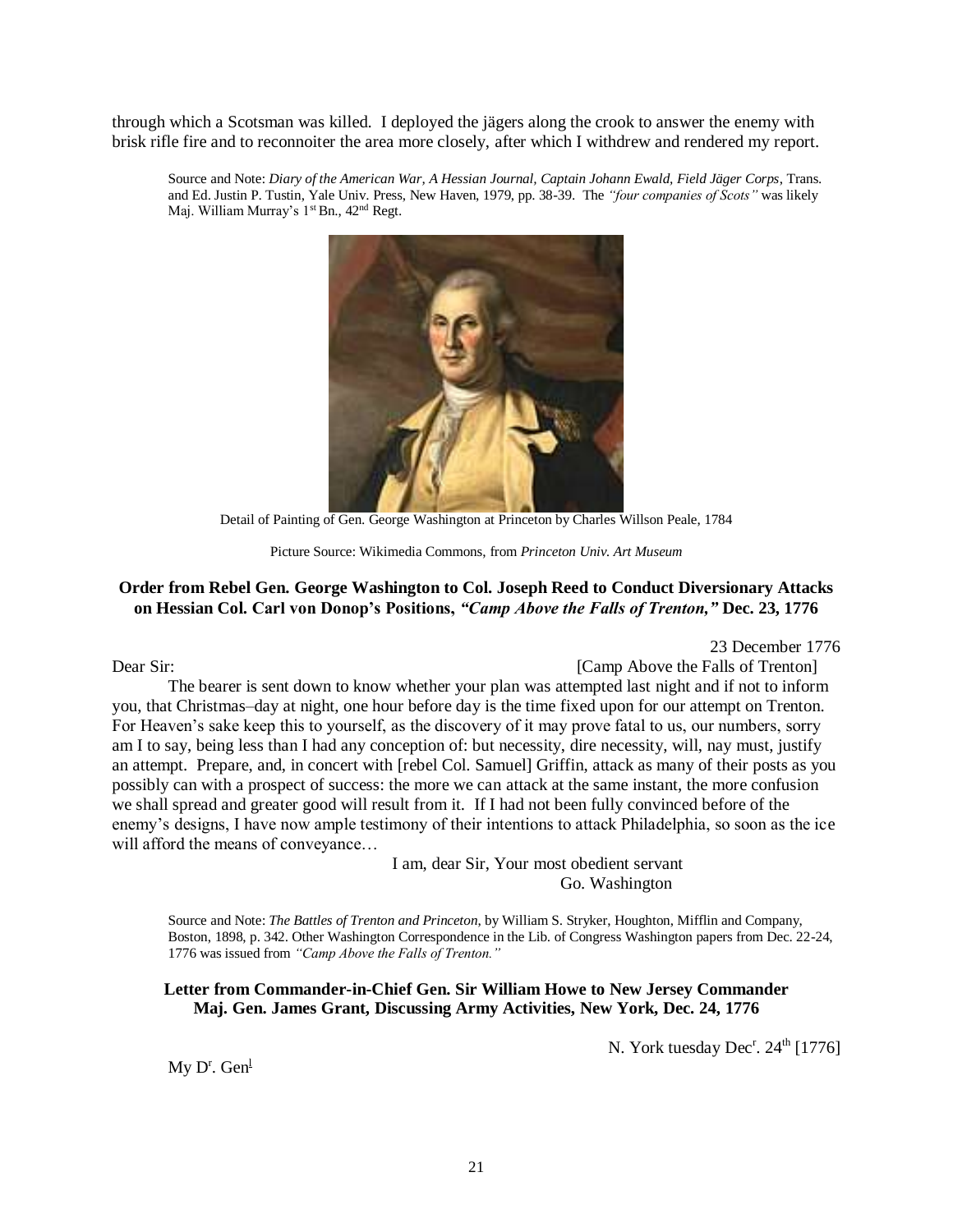I am sorry to hear by  $y^{rs}$ . of  $y^e 22^d$  of  $y^e$  loss of  $y^e$  light Dragoon Patroles I think you will find it necessary to establish particular days on  $w<sup>h</sup>$  you will send Parties to preserve  $y<sup>e</sup>$  communication between y<sup>r</sup> Posts, & unless upon urgent occasions no Travellers to pass but on those days.

 Be so good to send to [Hessian Col. Johann] Rhall, That I do not by any means approve of sending Cannon w<sup>t</sup> Small Detachments, it has so much y<sup>e</sup> appearance of an inferiority on our part\_ He has wrote to me for 45,000 Cartridges to complete his brigade, but does not say to what number\_ You will therefore be so good to order  $y^e$  cartridge deficiency to be enquired into  $\&$  furnish him as you see fit, but he should have a caution to prevent waste.

In [Hessian Col. Carl von] Donop's move against [rebel Maj. Gen. Israel] Putnam, the consequent movements appear proper; but believe I see  $y^e$  least occasion for that of  $y^e$  5<sup>th</sup> Reg<sup>t</sup> by [Brig. Gen. Hon. Alexander] Lesslie\_

 With respect to a post at Springfield; Could it be accomplished without taking from Princetown, it would be proper but would not have Lesslie's post weakened And Springfield should be strong.

 If we could get a body of Provincials sufficient to occupy Newbridge & Hackensac & by that means to remove y<sup>e</sup> 7<sup>th</sup> & 26<sup>th</sup> to Aquaquacenac & Newark, the 71<sup>st</sup> with two pieces of Cannon & a Troop of Dragoons might be in security at Springfield, but untill this change can be made, I fear we must submit to  $y^e$  inconveniences we now suffer from  $y^e$  great extent of our Cantonments.

In  $y^e$  mean while if you can carry into execution an expedition against Morristown  $w^h$  a prospect of surprise, I have not a doubt of its having a desirable Effect\_ & I think ye mode you propose likely to succeed. Some little diversion might be made abt. ye same time by a party from ye  $46<sup>th</sup>$  towards Springfield, to return to their quarters  $y^e$  day  $y^e$  other detachments march.

 Capt. Paine returns this day to Amboy, Spraight having been ill for some time, Pain was here to forward everything to y<sup>e</sup> Jersies.

You mention a demand for Medicines for  $y^e$  Regimental Chests. I will speak to [Purveyor Jonathan] Mallet upon it, but I rather think  $y^e$  Surgeons ask what they have no right to, apprehending they were supplied plentifully at y<sup>e</sup> opening y<sup>e</sup> Campaign.

All other Demands, Artificers excepted,  $w<sup>h</sup>$  are not to be had, are ordered & I believe sent

With respect to regimental Hospitals – The Reg<sup>ts</sup>, were so well supplied at Boston, that they must have sufficient Stores in their possession for that use –

 If y<sup>e</sup> Waldeckers cannot defend Themselves against Straggling Parties, I know not where to put them in security –

Y<sup>e</sup> plan of Intelligence is, I hope, good, but you will be cautious of course in Meeting these Rascals that may betray you. However by comparing their Accounts with those from other quarters; you will probably get at y<sup>e</sup> truth. Putting down their names being dangerous, & counterfeit of their Seals, in your possession would equally answer to their signing their intelligence.

Adieu Yrs. Entirely *W Howe*

I find I am wrong in respect to what I have said upon y<sup>e</sup> articles of Medicines\_ They are to send returns of what they want to  $M<sup>r</sup>$ . Mallett & they will be sent\_

#### M.G. Grant

Source: *James Grant Papers of Ballindalloch Castle*, Scotland; Library of Congress Microcopy, Reel 36, Army Career Series, Correspondence, December, 1776. Transcribed by Todd Braisted.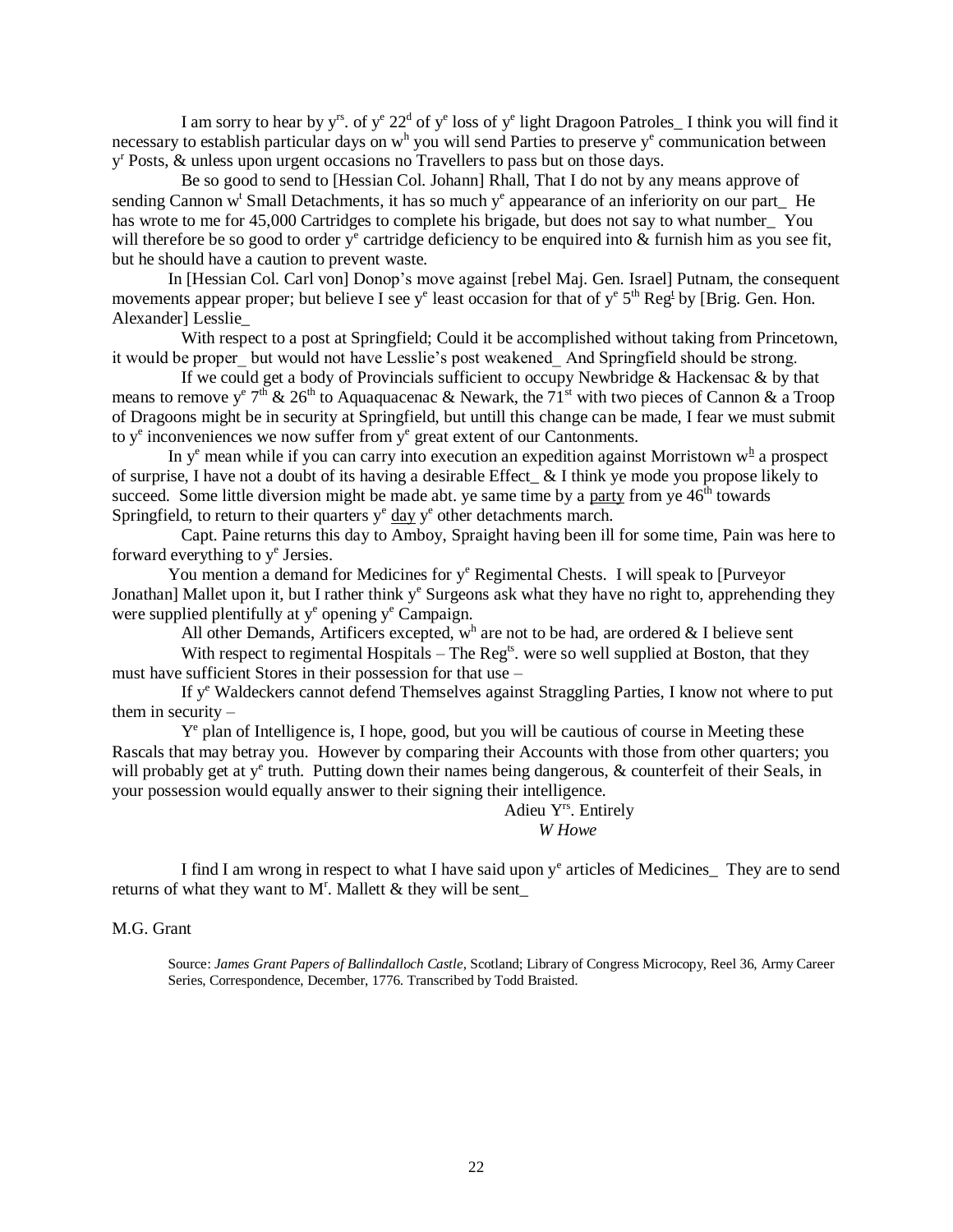

Battle of Trenton

Picture Source: *U.S. Army, Center of Military History*, "Soldiers of the American Revolution" art series.

#### **Intelligence Report Discusses Rebel Attack, Trenton, New Jersey Dec. 25-26, 1776**

#### Intelligence

[Rebel Gen. George] Washington commanded himself the  $26<sup>th</sup>$  a Body of four thousand Men, which passed the River seven or eight miles above Trenton. [Maj. Gen. William Alexander] Lord Stirling – [John] Sulivan – [Nathanael] Green & [Arthur St. Clair] Sinclair were with him. [Brig.] Gen<sup>1</sup>. [James Ewing] Youan was to have commanded another Division – which was to have landed between Trenton & Burdenton but was prevented by the Ice from crossing the River

 They intend to renew the Attack upon Prince Town in two or three Days \_ they are pressed in time, as their Men absolutely refuse to inlist again notwithstanding their late Success \_ a Battalion went off in a Body two or three Days ago \_ they offered them any money to keep them, but they would not stay upon any Account whatever they were all New England men  $&$  the Men who are to go off in a few days are of the same Country\_

 [Maj.] General [William] Heath is expected from one of the New England Governments with three Battalions of continental Troops to reinforce Colonel Wynd in Morris County they are to remain in the Jerseys\_

 General Washingtons Head Quarters is removed to New Town about twelve Miles from Trenton across the River

The Rebells only lost only three men. [Hessian Col. Johann] Rall is wounded not dangerously \_ several of the Officers wounded. they had about thirty killed. They were surprised  $\&$  surrounded before they knew any thing of the matter. they had them all in Pensilvania before Sun Rise the same Day. have sent them to Lancaster amongst their Country Men in hopes of inlisting them. They have thirteen hundred Stand of Arms – and nine hundred Prisoners.

Washington is to pass the River at the same Place they did before \_ Putnam with the Militia opposite to Philadelphia & Gen<sup>1</sup>. Youan betwixt Trenton & Bordenton

 They have got some Light Dragoons from Virginia They have a scheme of raising men for four months but meet with no Success\_

All the Row Gallies on Account of the Ice are ordered to Baltimore.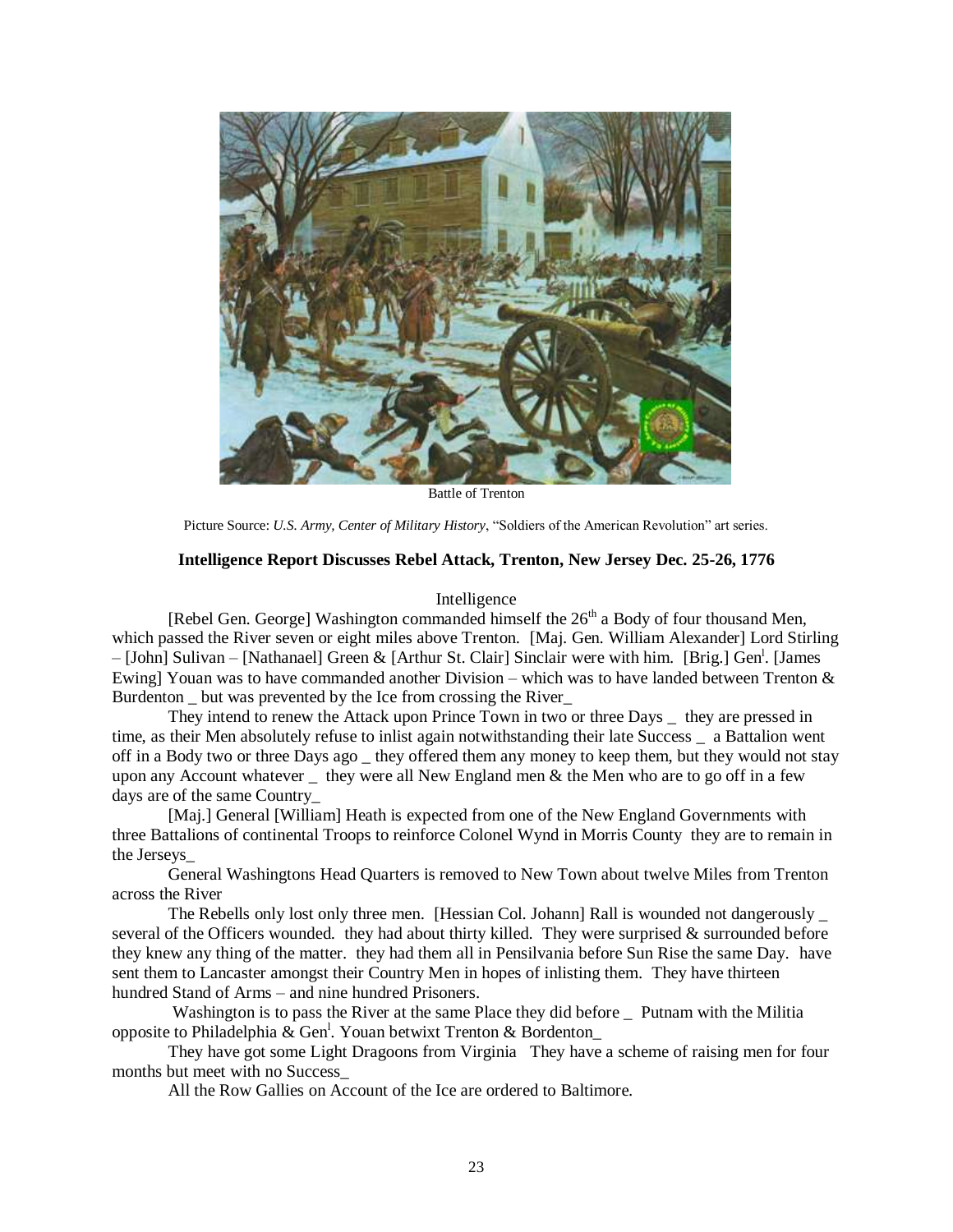Heath will come the same way that Lee did through Sussex They expect to make us quit the Jerseys before the Winter is over

Source: *James Grant Papers of Ballindalloch Castle*, Scotland; Library of Congress Microcopy, Reel 36, Army Career Series, Correspondence, December, 1776, pp. 38-39. Transcribed by Todd Braisted.

# **Letter from Lt. Col. Thomas Stirling, 42nd Regt., to his Brother, Sir William Stirling of Ardoch, Describing His Assignment to Hessian Col. Carl von Donop's Brigade and the Defeat of Hessian Col. John Rall's Brigade, Trenton, Dec. 26, 1776**

New York, Jan<sup>y</sup> 10<sup>th</sup> 1777

I received your letter of 18<sup>th</sup> Sep<sup>r</sup> a few days ago giving me the accounts of our Mother's death. She has had poor Woman her full share of Life, and barring one great Misfortune, without many of the severe trials that Parents undergo who has had so many children.

I wrote you a letter intended to be sent by Keppendarris but he missed his passage  $\&$  I find it went by the Packet, this goes by him as he is determined to take first opportunity.

Our Reg<sup>t</sup> has had a severe time of it as we have been in the field ever since, our Rapidity in going through the Jerseys has only been the means of our losing it almost as rapidly, we despised our enemy, too much and drew a line of Cantonements in that Province that extended near a hundred miles, never dreaming the Rebels would have the courage to attempt anything against us; the consequence has shown us our mistake, the Rebels crossed the Delaware River a few miles above Trenton in considerable force – attacked a Brigade of Hessians in that town commanded by Colonel [Johann] Ralle consisting of 3 Regts (1200 men) on the  $26<sup>th</sup> Dec<sup>r</sup>$ , surprised them and killed about 20 men and took 900 Prisoners. This obliged another Brigade of Hessians and our Reg't which the General [Sir William Howe] had attached to these Foreigners to retire for fear of being cut off to Princeton where [Brig.] Gen'l [Hon. Alexander] Leslie commanded, this threw all of West Jersey into their Power and Washington threatened attacking us there…

Source: NRS, *Papers of the Family of Stirling Home Drummond Moray of Abercairny* at GD 24/1/458/6. Stirling's mother, was the former Anne Gordon, daughter of Adm. Thomas Gordon (a native of Aberdeen, Admiral of the Russian Baltic Squadron and Governor of Kronstadt).

## **Report from Col. Carl von Donop to Hessian Commander Gen. Wilhelm von Knyphausen on the Defeat of Col. Johann Rall's Brigade, Trenton, Dec. 25, 1776.**

Quarters at Allentown December 27<sup>th</sup> 1776.

#### Sir:

Perhaps your excellency has been already informed of the unpleasant affair which happened to the Rall brigade, but I think it my duty to report to you... There was nothing in Colonel Rall's reports, and more especially in the communications from [Maj.] General [James] Grant to fear at Trenton. The following morning I regret to say proved the contrary. Lieutenant Colonel [Friedrich Ludwig] von Minnigerode reported to me that he had heard by a messenger that the rebels had surprised the Rall brigade this morning at Trenton between eight and nine o'clock and that they were ten to twelve thousand strong. Soon after this Lieutenant Colonel von Minnigerode sent an officer to me saying the report of the surprise at Trenton had been confirmed by many who had escaped from there. I went immediately back to Black Horse, reinforced the command at the Crosswicks bridge so as to keep open the way to Princeton. According to all the reports of the men who escaped from Trenton and the statements of patrols I had sent in that direction, the whole Rall brigade has been lost and many thousand rebels are in their quarters. I did not think it advisable for me to remain any longer in so dangerous a situation, surrounded on all sides by the enemy and cut off from all communication with Princeton. I was also assured that a large part of the rebels had turned to Princeton and I had not the slightest word from [Brig.] General [Hon. Alexander] Leslie. My ammunition had run low, only about nine cartridges to a cannon and very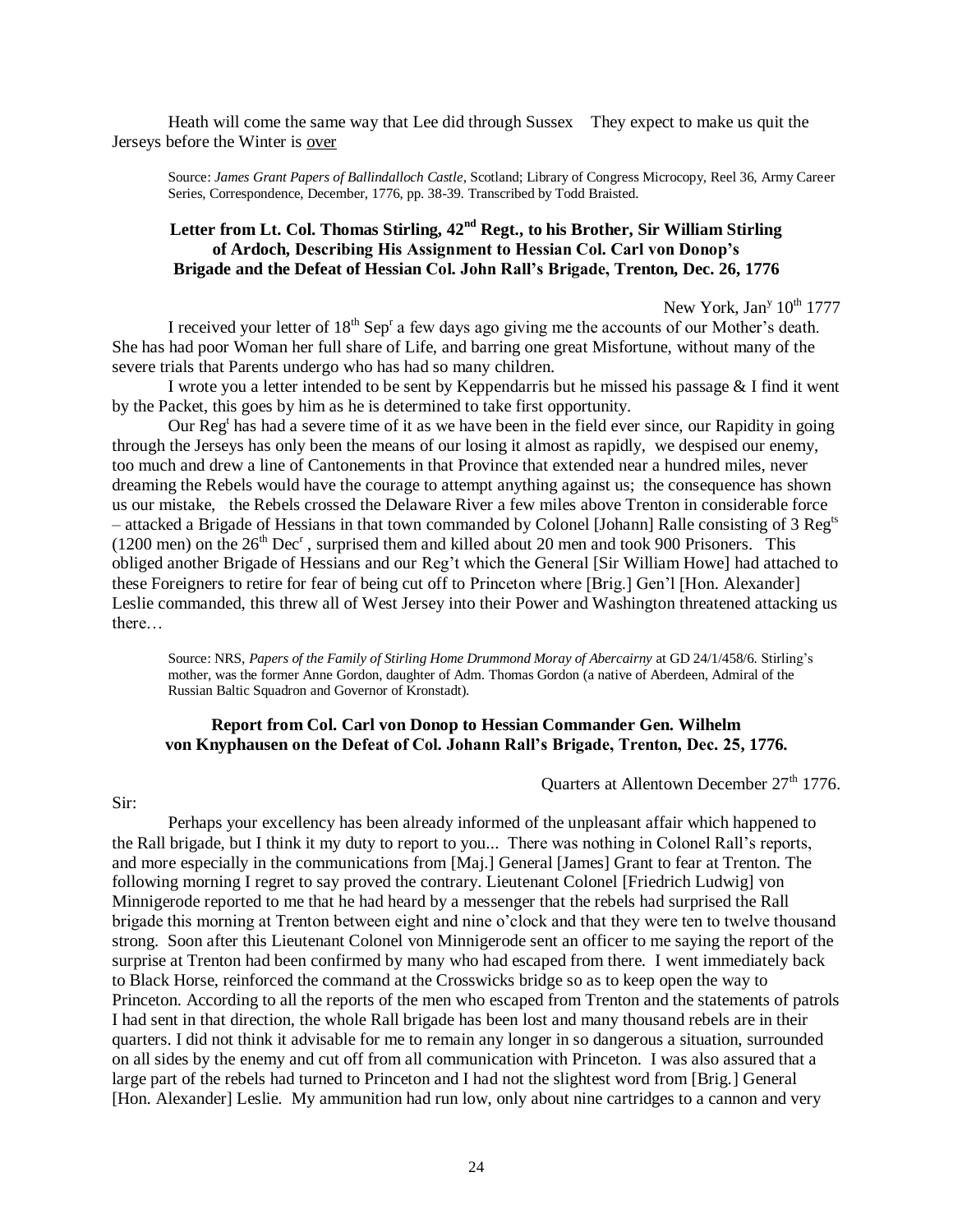little indeed for the fire-locks. Even if I had thought proper to face all attacks from the enemy in my dangerous position, to remain in Bordentown and wait for a doubtful success I would not dare to do it on account of the shortage of ammunition. Therefore after due consideration I withdrew to Allentown which is twelve English miles from Princeton and informed General Leslie of this fact. This place is so situated that I can push through from here or in one day if necessary resume my former position. I have brought all my baggage along, but I am sorry I am compelled to leave about twenty sick and wounded at Bordentown, with a stock of provisions and forage. Some of the men were not able to be carried and the wagons were too scarce to carry the rations, which will therefore I fear fall into the hands of the rebels. I have organized all the escaped men from the Rall brigade and made up a force of two hundred and ninetytwo men, including the command at the drawbridge of one Captain, three officers and one hundred men. Lieutenant von Grothausen with fifty yagers who had his command at Trenton, with a detachment of light infantry and dragoons, except one yager who was killed and one sick soldier, escaped from the fight. Colonel Rall it is said is mortally wounded and so is Major von Dechow. Lieutenant Colonel Bretthauer and many of the officers have been wounded, some of them killed. I could not find anything more definite than this. All the cannon and flags of the brigade are lost and the prisoners taken amount to seven hundred men.

I am Your Excellency's ser't &c

Donop.

Source: *The Battles of Trenton and Princeton*, William S. Stryker, Houghton, Mifflin and Company, Boston, 1898, pp. 398-400.



*Crosswick. Sketch of Allen's Town,"* 1778, by Lt. John Hill

Map Source: Library of Congress Geography and Map Div.

**Orders from New Jersey Commander Maj. Gen. James Grant to Hessian Col. Carl von Donop, to Position his Brigade (including the 42nd Highlanders) in Allentown; Brunswick, Dec. 27, 1776**

Brunswick 27<sup>th</sup> Dec 1776

Sir: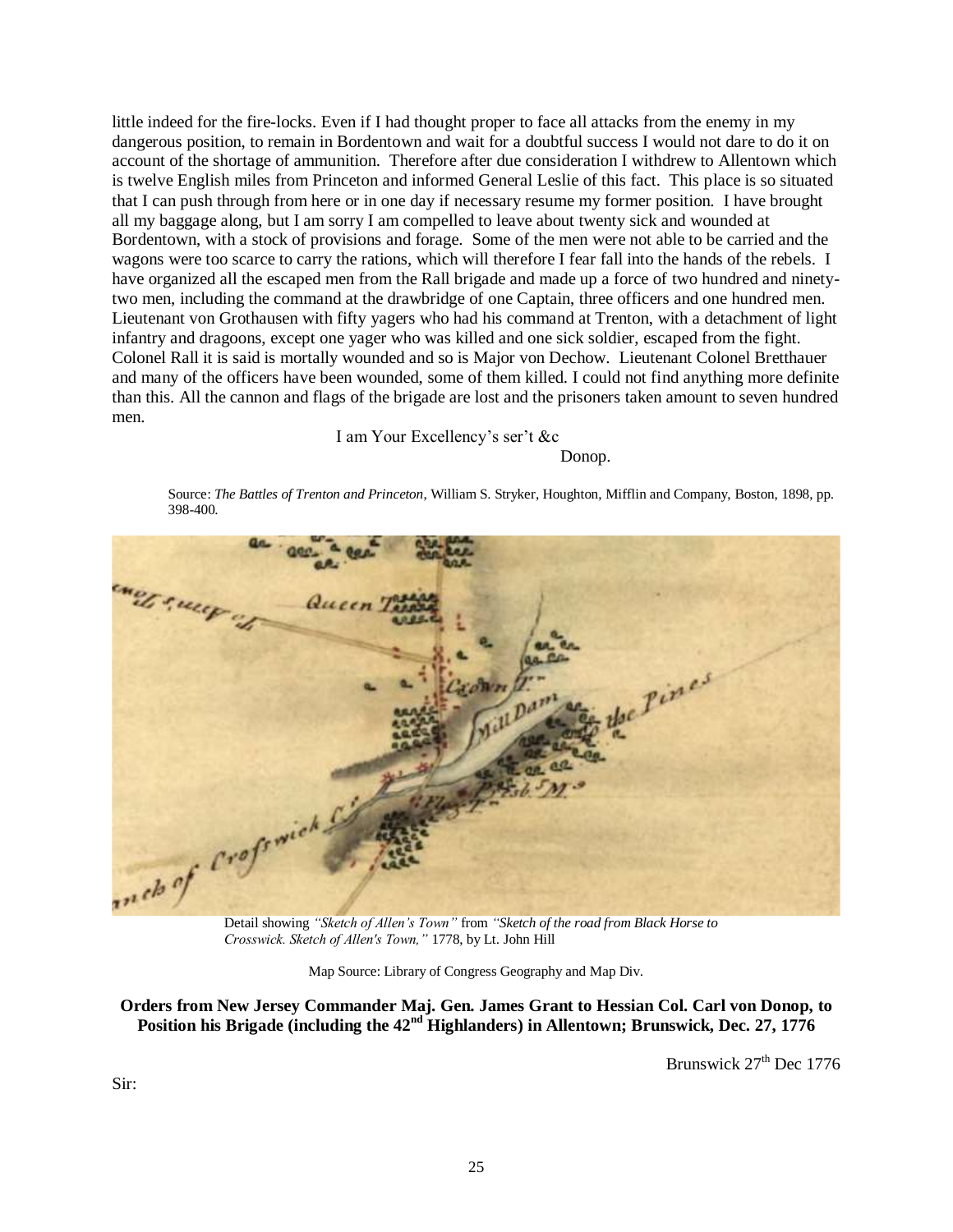[Hessian] Colonel [Johann] Rall's Defeat [at Trenton, N. J.] is a most unfortunate business. I did not think that all the Rebels in America would have taken that Brigade Prisoners — one must not judge rashly of People who have been unfortunate but if you had been there and had found yourself overpowered by numbers, if I am not mistaken, you would have contrived to retreat across the bridge to Bordenton — the Light Dragoons, Light Infantry and it appears from your letter to [Brig.] General [Hon. Alexander] Leslie that 200 Hessians did so. After all that has happened if I was with you, your Grenadiers and Yagers I should not be afraid of an attack from [rebel Gen. George] Washington's Army, which is almost naked and does not exceed 8000 men including Lee's, Gates's and Arnold's Corps. I have sent an express to General [Sir William] Howe and till I receive his commands about the future Arrangement of our cantonments, I must beg of you to remain at Allentown, or if that should not be practicable, for I don't know the place, you must crowd into Princetown, Maidenhead, Cranbury and Kingston.

I have the honour to be, Sir, Your most obed't h'ble servant

James Grant.

Source: *The Battles of Trenton and Princeton*, by William S. Stryker, Houghton, Mifflin and Company, Boston, 1898, pp. 400-401.

## **Letter from Brig. Gen. Hon. Alexander Leslie to Hessian Col. Carl von Donop Regarding Remaining in Allentown with his Brigade (including the 42nd Regt.), Princeton, Dec. 27, 1776**

#### Sir:

I am honoured with yours by Captain Gamble. I am exceedingly sorry for Colonel [Johann] Rall and his Brigade.

I have informed General [James] Grant of your being at Allentown this day and told him that I had desired you would remain at Allentown, untill you heard further. I have begged of him to let me know his pleasure in regard to your motions without loss of time. We are told the Rebels crossed over the river and carried their Prisoners with them yesterday. I have about 50 Hessians of Rall's here and 3 officers.

I am with Respect, Sir,

Your most obed't h'ble servant A. Leslie

P. Town Dec.  $27<sup>th</sup> 1776$  4 afternoon.

Source: *The Battles of Trenton and Princeton*, by William S. Stryker, Houghton, Mifflin and Company, Boston, 1898, p. 424.

## **Orders from Commander-on-Chief Gen. Sir William Howe to New Jersey Commander Maj. Gen. James Grant to Reposition the 42nd Regt. to Bound Brook, After the Defeat of Col. Johann Rall's Hessian Brigade, New York, Dec. 27, 1776**

N. York Dec<sup>r</sup>. 27<sup>th</sup>

My Dear Sir

[Col. Johann] Rall's defeat [at Trenton], is a business highly malapropos considering  $y^e$  State of y<sup>e</sup> people of Pensilvania are now in\_ The consequence, I apprehend must be to draw back [Col. Carl von] Donop's Corps to Princetown, & y<sup>e</sup> Princetown Troops to retire behind y<sup>e</sup> Rariton, I think, to Pluckemin & Morristown if you see no objection to their being in those two places The fourth batt<sup>n</sup>. of Hess: Grend<sup>18</sup>. to join Donop at Princetown with y<sup>e</sup> Debris of Rall & y<sup>e</sup> 42<sup>d</sup> to be at Bound brook & neighbourhood if quarters can be found for them\_ To accomplish this move, [Brig. Gen. Hon. Alexander] Lesslie must move on to Newtown to receive Donop  $y^e$  day before he retires & you will detach two Batt<sup>ns</sup>. viz one of Grend<sup>rs</sup>. & one of  $y^e$  Guards to Princetown to cooperate in this Movement I think one of Lesslie's Batt<sup>ns</sup>. may halt & remain at Maidenhead y<sup>e</sup> same day & others march to Newtown & retire with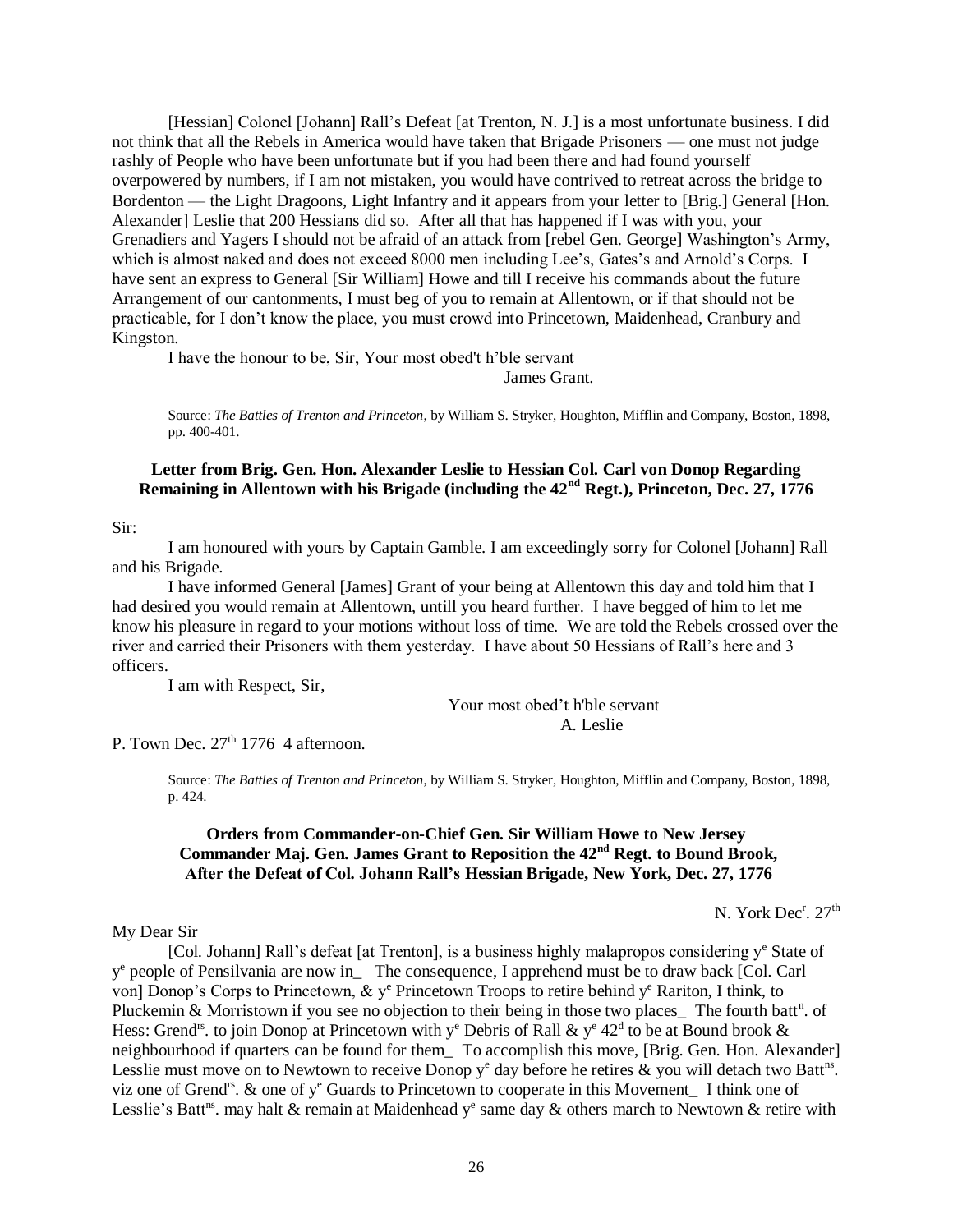Lesslie upon his falling back to them The heavy Cannon may be landed  $\&$  remain at Amboy for  $y^e$ present\_

 I can see no other means of Acting in consequence of Rall's surprise, for that I apprehend it must have been & we must give up  $y^e$  advantages of possessing Burlington in which I include  $y^e$  possession of y <sup>e</sup> County of Monmouth\_ No doubt Trentown was an abominably exposed Post, but I could not believe y<sup>e</sup> brigade could have been defeated in y<sup>e</sup> manner reported.

Adieu my D<sup>r</sup>. Gen<sup>1</sup>. & take y<sup>e</sup> measures, (w<sup>h</sup>. I am confident will prove good) as you may be inclined by circumstances Suppose you should communicate with Donop in Person upon any possibility without too much risk of keeping Burlington & communication Notwithstanding This Coup But I confess I do not see how it can be prudently done? We may possibly Take a trip there when y<sup>e</sup> frost is fixed\_

If quarters for  $y^e$  Second Batt<sup>n</sup>. of L. Inf<sup>y</sup>. could be found between Brunswick & S. Amboy it might contribute to keep off Parties on that side  $\&$  to cover y<sup>e</sup> Inhabitants bringing their provisions to y<sup>e</sup> market.

[Sir William Howe]

M. Gen: Grant

Source and Note: *James Grant Papers of Ballindalloch Castle*, Scotland; Library of Congress Microcopy, Reel 36, Army Career Series, Correspondence, December, 1776, pp. 27-29. Transcribed initially by Todd Braisted. The 42nd Regt. ended up on Princeton rather than Bound Brook.

## **Letter from Brig. Gen. Alexander Hon. Leslie to Hessian Col. Carl von Donop Reporting Rebel Positions, Princeton, Dec. 28, 1776**

#### Princetown, Saturday morning 2 o'clock.

#### Sir:

About 1400 of the Rebels landed at Trenton yesterday and went to Pennington about 3 o'clock in the afternoon from thence they intended for Rockyhill there to be met by the Jersey Troops and they and another party were to attack the Troops here, in consequence of this I must beg of you to march the Troops under your command to this Place without Loss of time, which I shall inform General Grant of.

I've the honour to be Sir

Your most obedt h'ble servant To Col. Donop. A. Leslie.

Source and Notes: *The Battles of Trenton and Princeton*, by William S. Stryker, Houghton, Mifflin and Company, Boston, 1898, p. 424. Pennington is about nine miles north of Trenton and Rocky Hill Borough is about four miles north-northeast of Princeton.

#### **Note from Brig. Gen. Alexander Leslie to Hessian Col. Carl von Donop, Urging Von Donop to Join Him, Princeton, Dec. 28, 1776**

II.

Princetown 5 o'clock Saturday morning

#### Sir:

I sent off two Dragoons at 2 o'clock this morning to inform you of two separate Bodies of the rebels intending to attack this Place in consequence of which I beg you will march the Troops under your command without Loss of Time to this Place. I suppose you will order back the heavy Guns that are on the Road from South Amboy to Burlington.

I have the honour to be, Sir,

Your most obed't h'ble servant Alex. Leslie.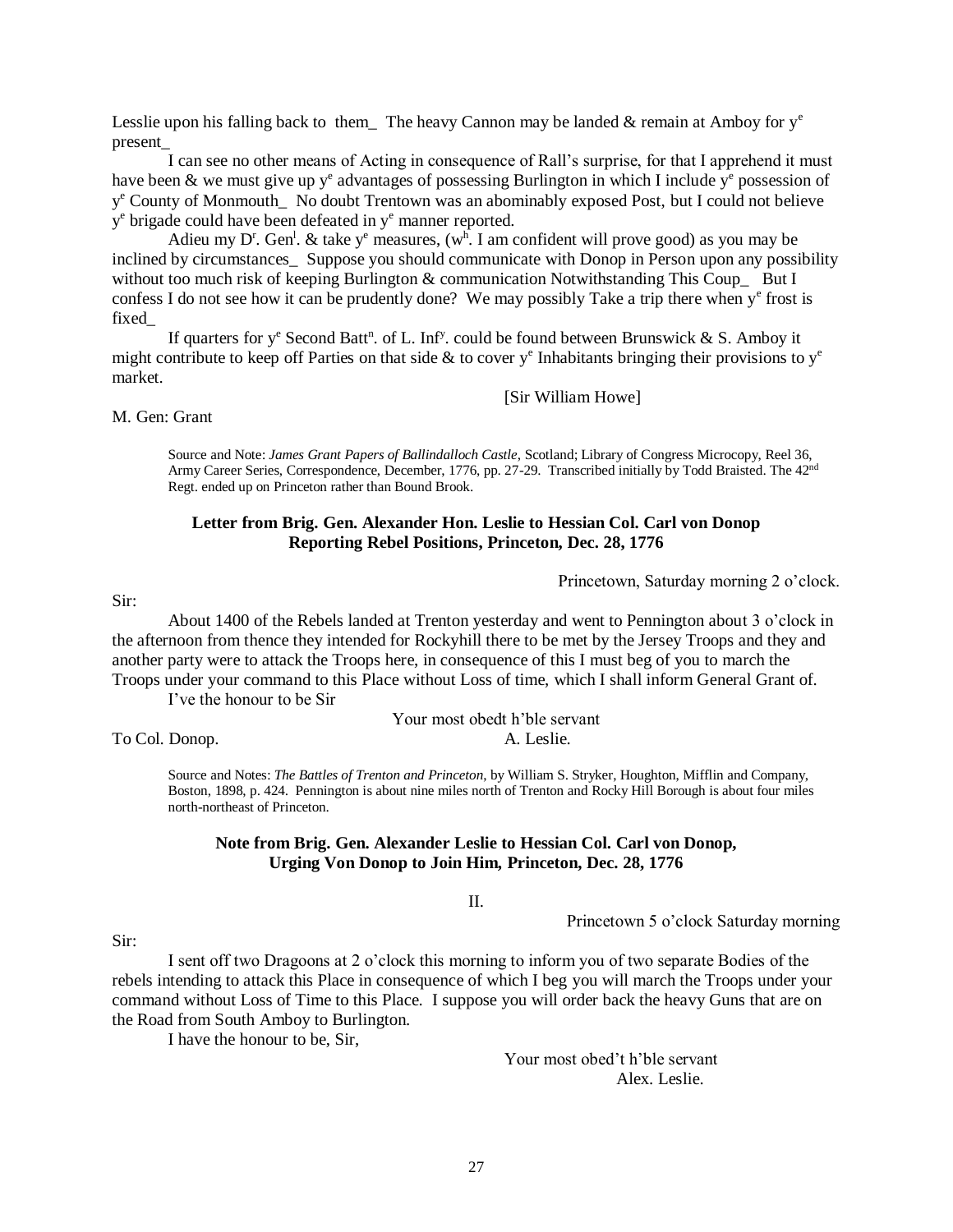Source: *The Battles of Trenton and Princeton*, by William S. Stryker, Houghton, Mifflin and Company, Boston, 1898, p. 425.



Detail showing Allentown from *"Plan of the operations of General Washington, against the Kings troops in New Jersey, from the 26th, of December, 1776, to the 3d. January 1777,"* by William Faden

Map Source: Library of Congress Geography and Map Div.

## **Letter from Hessian Col. Carl von Donop to Brig. Gen. Hon. Alexander Leslie Regarding the Positioning of Von Donop's Brigade (Including the 42nd Regt.), Allentown, Dec. 28, 1776**

#### Sir:

I was fortunate in receiving your communication of this morning at eight o'clock and I will set all in motion, although the news of yesterday from Trenton does not inform me about the 1400 men which according to your information have marched toward Pennington to join the Jersey Troops at Rocky Hill.

Donop

Colonel

Allentown  $28<sup>th</sup>$  Dec 1776.

Will you have the kindness to advise me whether I ought in marching to join you with all my force or whether I ought to stop some on the way or post some of them here.

Source and Note: *The Battles of Trenton and Princeton*, William S. Stryker, Houghton, Mifflin and Company, Boston, 1898, p. 236. The original letter was written in French. Allentown is located about ten miles east of Trenton.

## **Orders from New Jersey Commander Maj. Gen. James Grant to Hessian Col. Carl von Donop to Move His Brigade to Princeton, and for the 42nd Regt. to Follow the Next Day, Brunswick, Dec. 28, 1776**

Brunswick  $28<sup>th</sup>$  Dec 1776.

Sir:

You will please to march the Troops under your command to Princetown where the General has ordered me to station the Hessian Grenadiers, Yagers and remains of Rall's Brigade.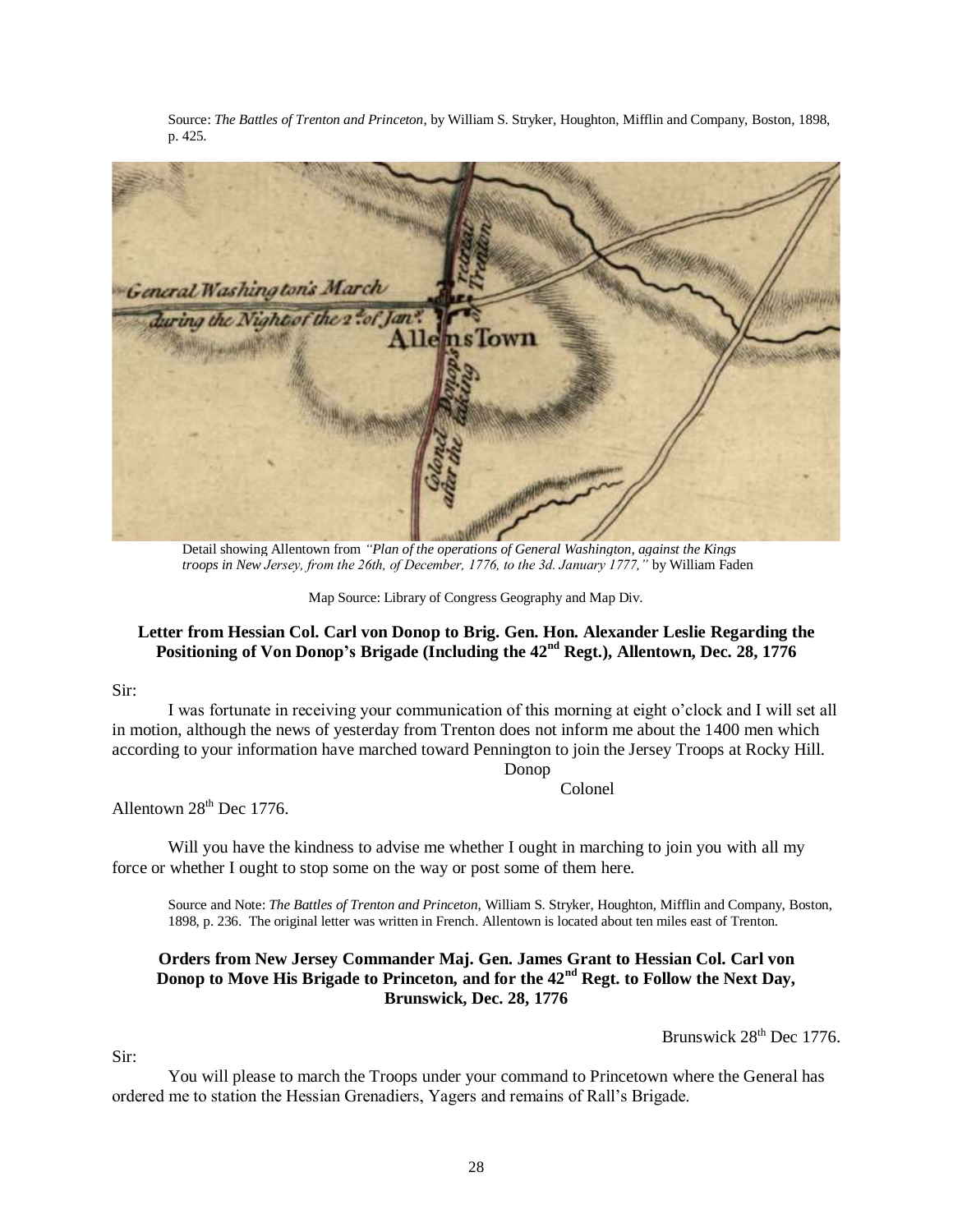You will please to inform [Brig.] General [Hon. Alexander] Leslie when you intend to march and as nearly as you can judge about the hour you expect to arrive at Princetown. I have desired him to send a Patrol of the two Battalions of Light Infantry towards Trenton, when you move as he is upon your arrival at Princetown to order a part of his Corps to march to Kingston or Six Mile Run, the 2<sup>nd</sup> Division to march the day after which [Lt.] Colonel [Thomas] Sterling is to follow with the  $42<sup>nd</sup>$  Reg't.

I have ordered Kohlers Bat. of Hessian Grenadiers to march tomorrow from Amboy, if no accident prevents their complying with this order, they will be at Princetown the  $30<sup>th</sup>$ .

I have the honour to be. Sir,

Your most obed't servant James Grant.

Source: *The Battles of Trenton and Princeton*, by William S. Stryker, Houghton, Mifflin and Company, Boston, 1898, p. 425.

# **Order from Gen. Sir William Howe, Commander-in-Chief, North America, to New Jersey Commander Maj. Gen. James Grant to Remove British Troops, Including the 42nd Regt. from Hessian Col. Carl von Donop's Brigade, New York, Dec. 28, 1776**

N. York Dec<sup>r</sup>. 28<sup>th</sup>

My D<sup>r</sup>. General

I got y<sup>r</sup>. letter by y<sup>e</sup> Cap<sup>t</sup>. of Kniphausen last night about Eleven<sub>g</sub> It has been a most wretched business\_ Much Misconduct on y<sup>e</sup> part of [Col. Johann] Rall according to some particulars that have been reported\_

In my letter of yesterday, I did not mention particularly  $y^e$  L [Light]. Dragoons at Princetown\_but they must move back w<sup>t</sup>. [Brig. Gen. Hon. Alexander] Lesslies & it is to be considered whether [Col. Carl von] Donops brigade & Rall's debris will satisfy him at Princetown, as entre nous, I do not wish he should have any british if it can be properly avoided \_ but no time must be lost for his moving from Bordentown & for  $y^e 4^{th}$  Batt<sup>n</sup>. of Grend<sup>18</sup>. Hess: to march to Princetown.

Make such alterations, as shall seem most proper in  $y^e$  present exigency of affairs  $\&$  believe that I will be perfectly satisfyed. the Posts most forward should make Breastworks in y<sup>e</sup> streets of their Cantonment & take such other precautions for their particular defence as  $y^e$  comdg. Off<sup>rs</sup>. shall judge necessary & must have discretionary orders to support each other en cas de l'attaque\_

Ammunition shall be sent  $\overline{\phantom{a}}$  but pray give directions that  $y^e$  daily guards load with loose powder & ball, which may be readily drawn & will preserve  $y^e$  Cartridges Entire\_

The Troops being in Cantonments at Morristown, a battalion of  $y^e$  71<sup>st</sup> [Highland Regt.] might be spared from Newark for Springfield.

Adieu

*WHowe*

The Tide won't wait\_

Merry Christmas to you notwithstanding all our disasters.

#### M.G. Grant

Source and Note: *James Grant Papers of Ballindalloch Castle*, *Scotland;* Library of Congress Microcopy, Reel 36, Army Career Series, Correspondence, December, 1776, pp. 33-35. Transcribed initially by Todd Braisted and edited by Paul Pace. Gen. Howe's comment that Donop should not command *"British"* refers directly to the 42nd Highlanders who were originally quite upset about being assigned to Donop's Hessian brigade.

#### **Letter from New Jersey Commander Maj. Gen. James Grant to Hessian Col. Carl von Donop, Regarding the Positioning of his Brigade and the Removal of the 42nd Highlanders from his Command, Brunswick, Dec. 28, 1776**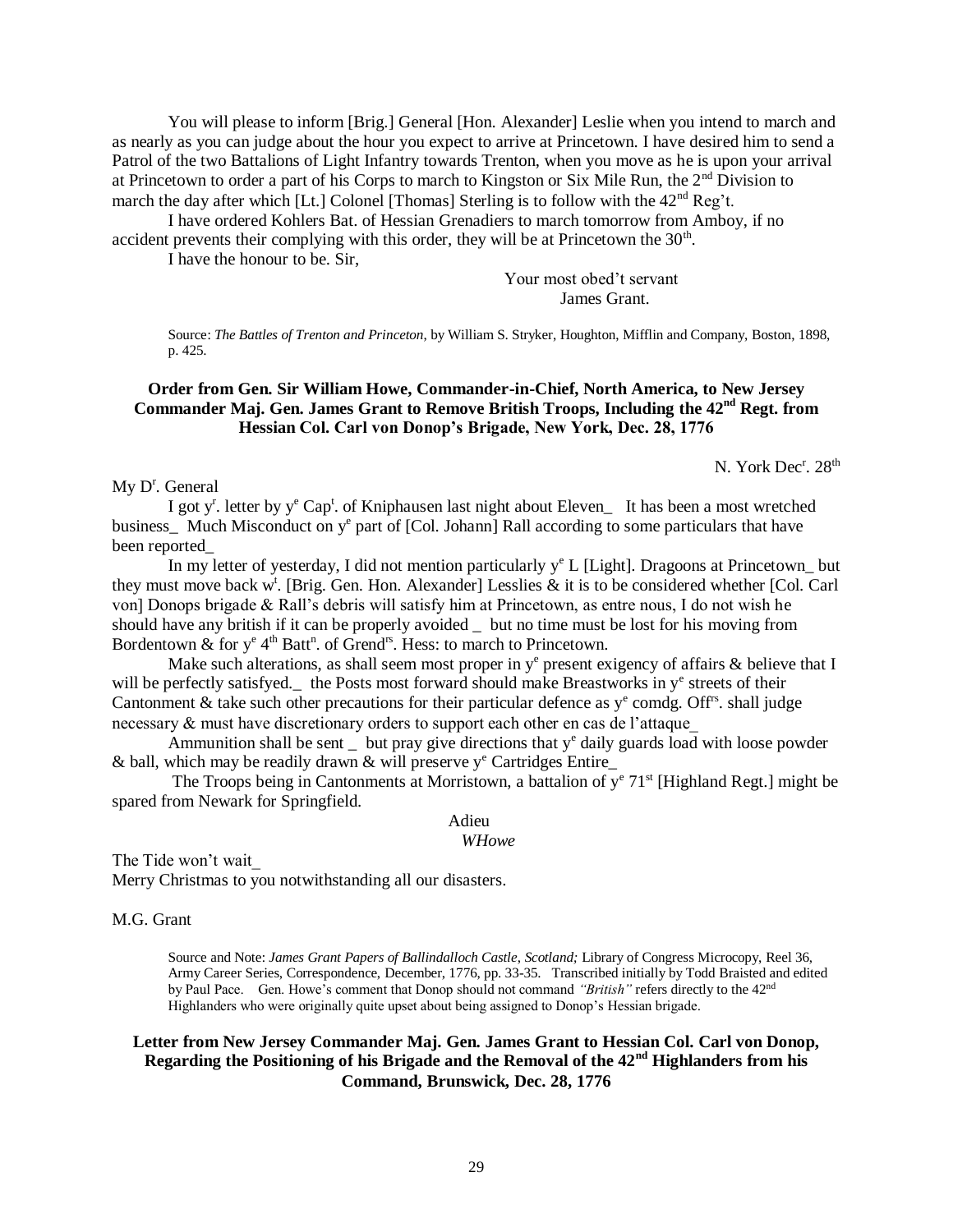You wished some time ago to be stationed at Princetown and it is to be hoped you will find it agreeable Winterquarters. Your Grenadiers and Yagers have been much fatigued. I am sorry to hear you have so many sick and that my Friend Colonel [Justus Henrich von] Block is of the number. I flatter myself that under your care they will all recover soon and have no doubt if they should make an attempt on your cantonment that those Rebel Gentlemen would have reason to repent it.

You will be kind enough to form Magazines for the subsistence of the Troops under your command agreeable to the General's Instruction at 'Trenton.

I have wrote to the General for a supply of ammunition for your three pounders and the Troops. Powder and Ball shall be sent and you will be so good as to order Cartridges to be made, when you are furnished with the materials, in the mean time I have desired General Leslie to let you have all he can spare before he leaves you.

It is not in my Power to leave [Lt.] Colonel [Thomas] Sterling  $[42<sup>nd</sup>$  Regt.] with you, but I have ordered him not to march till Kohler's Reg't arrives at Princetown, they are to disembark to-morrow morning at Amboy and are to join you as soon as possible.

You shall have a State of our new Cantonments as soon as fixed. I had the honour to receive your Letter by Mr. Henry, who sets out in the morning and I am Sir,

> Your most obed't servant James Grant

Source: *The Battles of Trenton and Princeton*, by William S. Stryker, Houghton, Mifflin and Company, Boston, 1898, pp. 425-426. The "von Block" Hessian Grenadier battalion was composed of the grenadier companies from the Infanterie Regiments von Donop, Prinz Carl, Trumbach, and Wutginau.

# **Letter from Gen. Sir William Howe, Commander-in-Chief, North America, to Maj. Gen. James Grant, Regarding the Stationing of the 42nd Regt. at Bound Brook, New Jersey, New York, Dec. 29, 1776**

N. York Dec<sup>r</sup>. 29<sup>th</sup>

Eleven o'clock

I have just now received  $y^r$ . letter of yesterdays date\_ The field guns should continue with  $y^e$ Troops to which They are attach'd The light Dragoons to be removed from Princetown

For some days past There has been  $100,000$  Cartridges at Amboy exclusive of  $y^e$  40,000 you allude to, all at y<sup>r</sup>. disposal, & having ordered long ago ammunition for y<sup>e</sup> field guns as well british as Hessians conclude it is at Amboy.

Having heard  $y^e$ : prov: train horses are without Shoes, I beg of you to give a severe reprimand to M<sup>r</sup>. Clark who has had directions to attend y<sup>r</sup> orders\_

With respect to your plan of Cantonments, From  $y^e$  panick That appears to have taken hold of our friend [Col. Carl von] Donop by his leaving his sick, I much doubt if he will be satisfyed w<sup>t</sup>. his Quota of troops at Princetown & that mode we wish you to communicate with him.

 I do not like to give up Hackensac, Newbridge & Aquaquenac untill [Loyalist Brig. Gen. Cortland] Skinners Corps [New Jersey Volunteers] can take those posts, When I think there would be no objection to y<sup>r</sup>. plan, except that it appears necessary to occupy Westfield of w<sup>h</sup>. you have not taken notice in y<sup>e</sup> distribution\_

My intentions in desiring you to possess Morristown were to give protection to  $y<sup>e</sup>$  next County in which I am told there are many well affected Inhabitants  $\&$  it seems to cover all  $y^e$  country between that & Newark, as  $y^e$  Rebels could not remain between those two places, occupyed by us. Upon  $y^e$  whole, I think we must possess Springfield & Westfield with  $y^e 2^d$ . brigade &  $y^e 42^d$ . in about Bound brook The other posts of y<sup>r</sup>. Disposition to take place\_

 $My D<sup>r</sup>$ . Sir

Sir: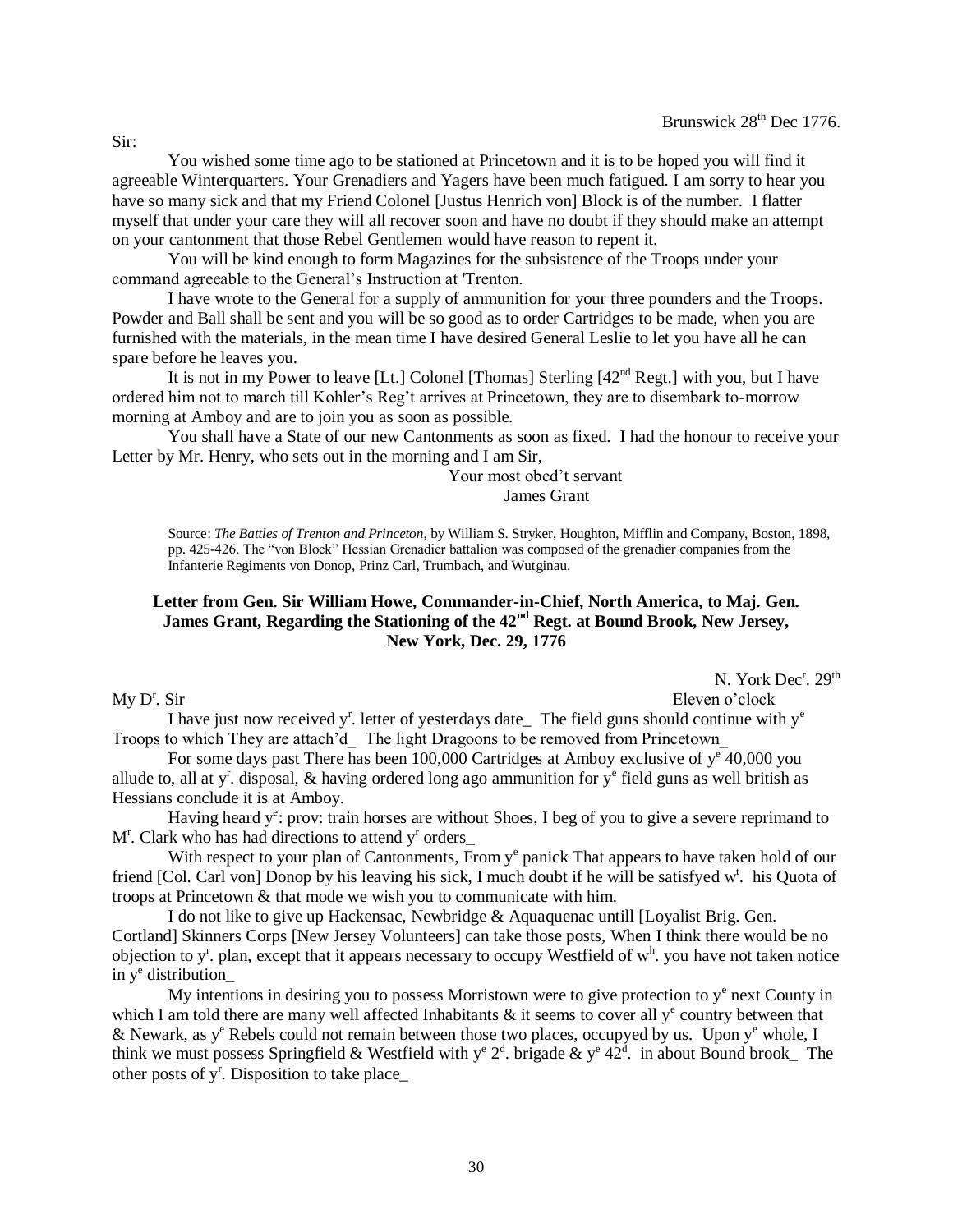The troops should have orders to put their Cantonments in some state of defence by Breastworks w<sup>h</sup>. I apprehend was not done by [Col. Johan von] Rall [at Trenton]. The 46<sup>th</sup> regt. (by y<sup>e</sup> way) should remain at Spanktown\_Keeping a guard of 30 men in some convenient house upon y<sup>e</sup> road to Elizabethtown & make a breastwork, for its defence\_

This regt. in case of alarm at Amboy must have orders to march thither  $w<sup>h</sup>$ .  $y<sup>e</sup>$  Dragoons, leaving a part of both for y<sup>e</sup> defence of their baggage\_

[Brig. Gen. Sir William] Erskine is just arrived & will return for Brunswick tomorrow.

Most Entirely  $Y^{\underline{rs}}$ .

*WHowe*

#### M. G. Grant

There must be something repeated by you for  $y^e$  Comd<sup>g</sup>. Off<sup>rs</sup> to support each other in case of attack at their own discretion\_

The next attempt we shall expect to hear of will be an attack upon the pretty  $M^s$ . Barton's house

Source and Note: James Grant Papers of Ballindalloch Castle, Scotland; Library of Congress Microcopy, Reel 36, Army Career Series, Correspondence, December, 1776, pp. 36 - 38. Transcribed by Todd Braisted. Bound Brook is about 35 miles north of Trenton and ten miles east of Piscataway (now Edison), where the regiment spent the winter.

# **Letter from Hessian Col. Carl von Donop to New Jersey Commander Maj. Gen. James Grant Discussing the Impact of Removing Lt. Col. Thomas Stirling, 42nd Regt., from His Brigade, Princeton, Dec. 29, 1776**

Princetown  $29<sup>th</sup>$  Dec. 1776

Sir:

This morning at six o'clock Lieutenant Henry brought your reply to me of yesterday in which you seem to place much confidence in me. I am very much obliged, my General, and I hope that you will never be mistaken if the occasion presents itself. This is what appears to be my actual situation and I confess to you that I am somewhat embarrassed, finding myself alone after the departure of Colonel Sterling. He was a reliable man and one able to interpret for me. I am now obliged to guess the meaning of your letters by the sense of the paragraphs, not being able to understand your language fully. Thus I am obliged to exercise much ingenuity in deciphering your orders… The two six pounders which belong to the  $42<sup>nd</sup>$  Regiment please give orders whether or not they are to remain with me. I desire very much that [Brig.] General [Hon. Alexander] Leslie should march as 400 men slept last night in the open air. You can imagine what must happen to my men. All sick.

I am, with the greatest consideration Sir,

your most h'ble serv't Donop

Source: *The Battles of Trenton and Princeton*, by William S. Stryker, Houghton, Mifflin and Company, Boston, 1898, pp. 426-427.

#### **Note from Brig. Gen. Hon. Alexander Leslie to Capt. Bumford to Give Message to New Jersey Commander Maj. Gen. James Grant, Princeton, Dec. 30, 1776**

#### Bumford

You'll inform [Maj.] Gen<sup>1</sup>: [James] Grant on your Arrival, that we expect him every hour, I've sent him three Expresses but I fear they may have fallen into the Enemy's hands.

A. Leslie

P: Town 30<sup>th</sup> Dec<sup>r</sup>. at Noon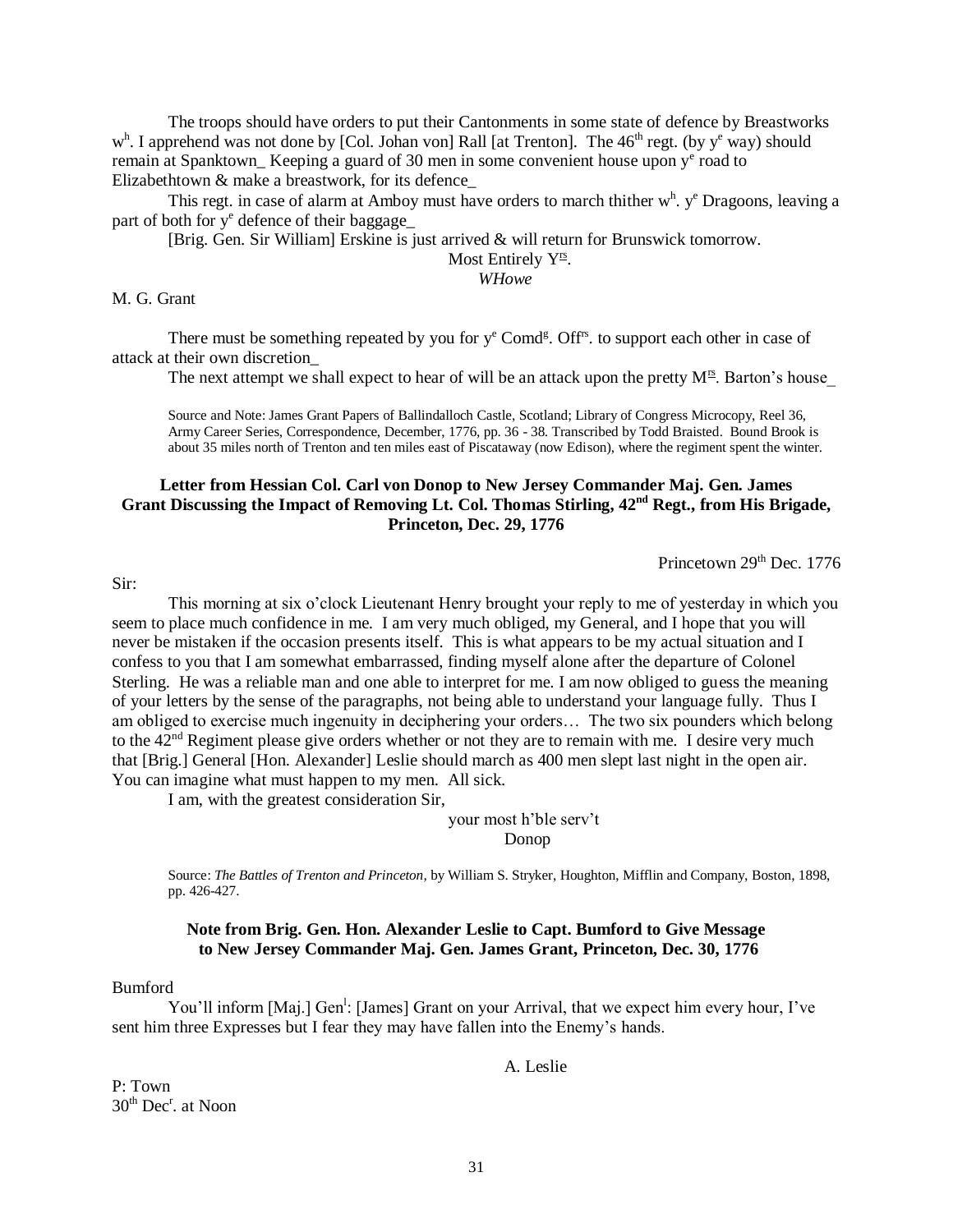[Docketed] Cap. Bumford on his March to Brunswick

> Source: *James Grant Papers of Ballindalloch Castle, Scotland*; Library of Congress Microcopy, Reel 36, Army Career Series, Correspondence, Miscellany, 1776. Transcribed by Todd Braisted. There is no Capt. Bumford shown in the Army List of 1776.



Portrait of Col. Robert Abercromby, by George Romney, 1788

Picture Source: Wikimedia Commons, from *Art Gallery of South Australia*

# **Letter from Lt. Col. Robert Abercromby, 1st Lt. Infantry Battalion (Including Capt. Hon. George Mackenzie's 42nd Lt. Infantry Company), to Maj. Gen. James Grant, Reporting Location of the Rebel Army, Princeton, Dec. 30, 1776**

Princeton Dec<sup>r</sup>. 30<sup>th</sup>. Noon  $\text{Sir}$  1776

By desire of [Brig] Gen<sup>1</sup>. [Hon. Alexander] Lesslie I am to inform you that M<sup>r</sup>. [rebel Gen. George] Washington, with his whole Army, amounting to 12 or 15,000, landed last Night at Trenton and the Ferry above & that [Gen. Israel] Putnam, with 4,000 & four Pieces of Canon, advances by Crosswicks, part of his Army was there last Night.

So that the General expects a Visit hourly  $\&$  wishes much to see you. I have the Honor to be  $y^r$ . most ob<sup>t</sup>. Servant *Rob<sup>t</sup> . Abercromby*

1 OClock We have just heard of the Rebel Patroles within 2 miles – and a Patrole of Cavallrie  $\&$ Infantry are just Order'd to drive them back\_\_\_\_\_

[Address] Major General Grant Brunswick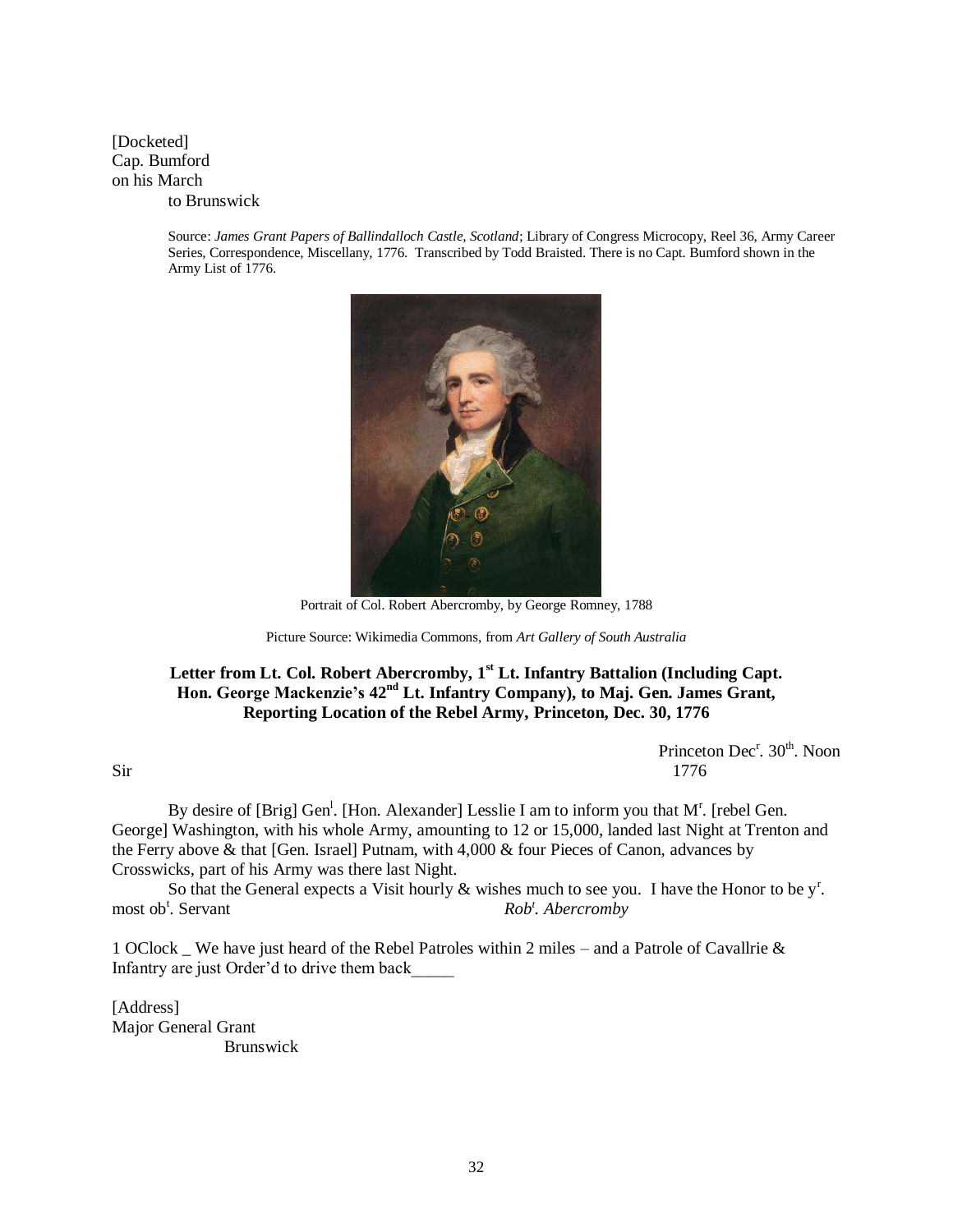Since this letter was sealed, a man is ariv'd from near Allen town, where the Rebels are said to be in Number 5000 \_ they give not they mean to march toward Brunswick \_ [illeg.] yesterday, collecting flour, & baking it – for that purpose Patroles Advance'd from Prince this morning 5 Miles\_\_\_\_

Source: *James Grant Papers of Ballindalloch Castle*, *Scotland;* Library of Congress Microcopy, Reel 36, Army Career Series, Correspondence, December, 1776, pp. 41-43. Transcribed by Todd Braisted.

Detail of Princeton Defenses from Reconnaissance Map titled *"Plan of Princeton, Dec. 31, 1776"* by Rebel Brig. Gen. John Cadwalader

Map Source: Library of Congress Geography and Map Div.

# **Report of Enemy Attack on the Pickets from Lt. Alexander Robertson, 43rd Regt. and Asst. Dep. Qr. Master Gen., to New Jersey Commander Maj. Gen. James Grant, Princeton, Dec. 30, 1776**

Sir

I am ordered by [Brig.] Gen<sup>1</sup>. [Hon. Alexander] Leslie to acquaint you that the Enemy have attacked the Picquets, & we are told they are coming on, therefore He begs you will come here immediately.

> Have the Hon<sup>r</sup>. to be Sir Your most ob<sup>t</sup>. Servt. A. Robertson A D Q M Gen<sup>1</sup>.

Prince Town 1 oClock [December 30, 1776.]

> Source: *James Grant Papers of Ballindalloch Castle*, Scotland; Library of Congress Microcopy, Reel 36, Army Career Series, Correspondence, Miscellany, 1776. Transcribed by Todd Braisted.

# **Hessian Jäger Capt. Johann Ewald's Account of a Planned Attack on the 42nd Highlanders, Near Princeton, New Jersey Dec. 31, 1776**